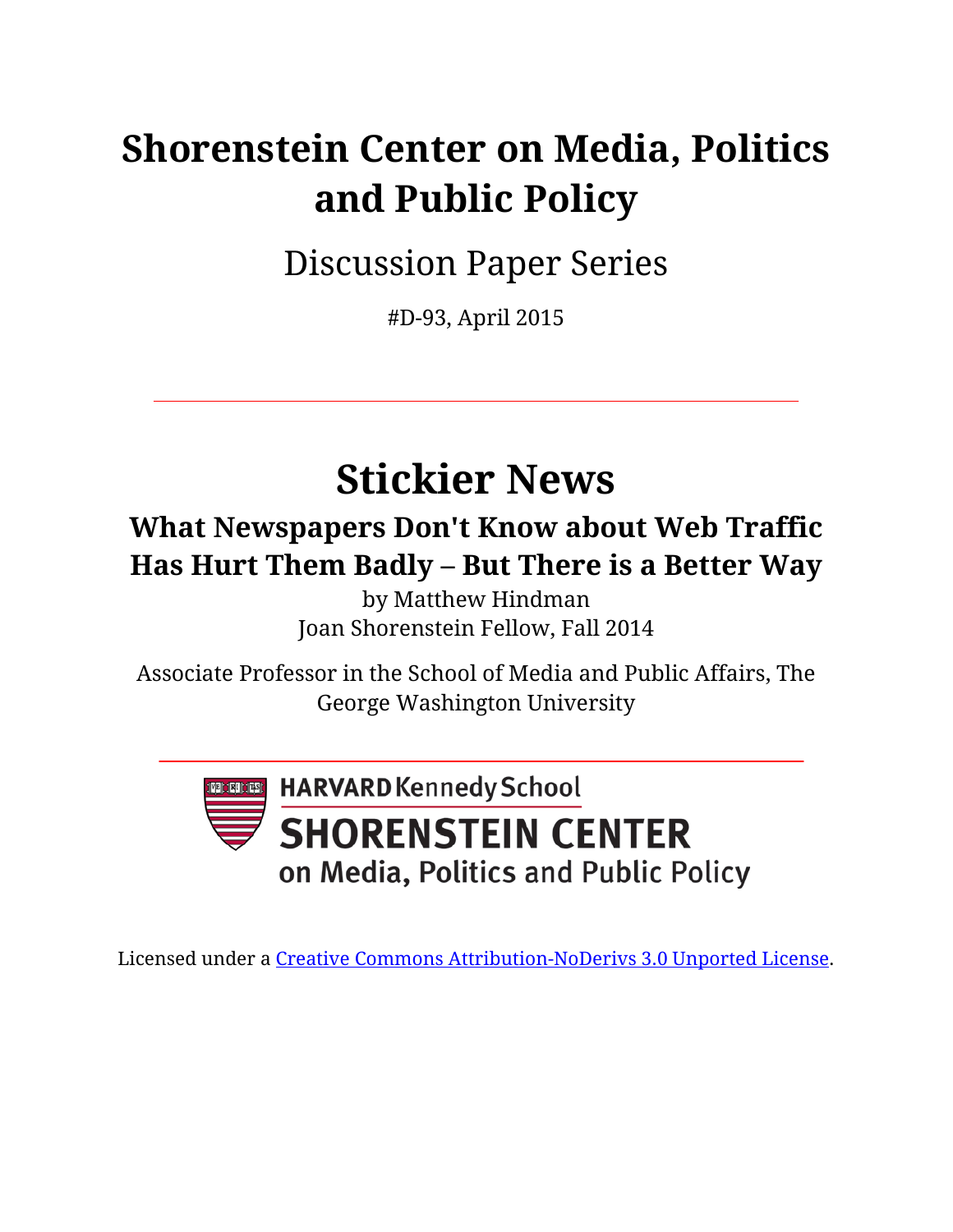In early 2000, Google conducted one of its first online experiments. The result was a disaster.

Google's experiment split off several groups of users to receive 20, 25, or 30 results instead of the standard 10. When Google checked six weeks later, they found – to their shock – that traffic had plummeted. Users given 30 results were doing 20 percent fewer searches.

Google eventually traced this drop to a surprising source. It took Google half a second longer to return more results: 0.4 seconds to return 10 results, but 0.9 seconds to return 30. $^1$  $^1$  Over a day or two this slight delay meant little. But as the weeks wore on, the difference of that extra half-second was compounded again and again. People visited Google less often – and when that smaller group did return, they were a bit less likely to come back next time. Small traffic losses snowballed.

The most important lesson of Google's experiment concerns what is loosely termed *stickiness.* Stickiness is like a compounded Internet interest rate: it measures how likely users are to visit, and how often they go beyond the first click to the second or third. Sites with above-average stickiness grow their audience share over time, by definition; those with below-average stickiness shrink. Site speed is one of hundreds of site features that affect audience growth.

The problem of stickiness, of generating compounded audience growth, is the most urgent problem facing journalism today. If journalism needs an audience to succeed, then most digital publications are failing. This dearth of digital readers is especially dire with local newspapers.

Local newspapers have always been the core of American journalism, employing most of the nation's reporters. But with massive drops in ad revenue, in circulation, and in reporting staff, many local papers are now struggling to survive. Forget facile talk about "unique visitors" and misleading claims that newspaper audience is "larger than ever." As this paper will show, the truth is grim: digital audiences are small, digital revenue is paltry, and paywalls have significant long-term costs.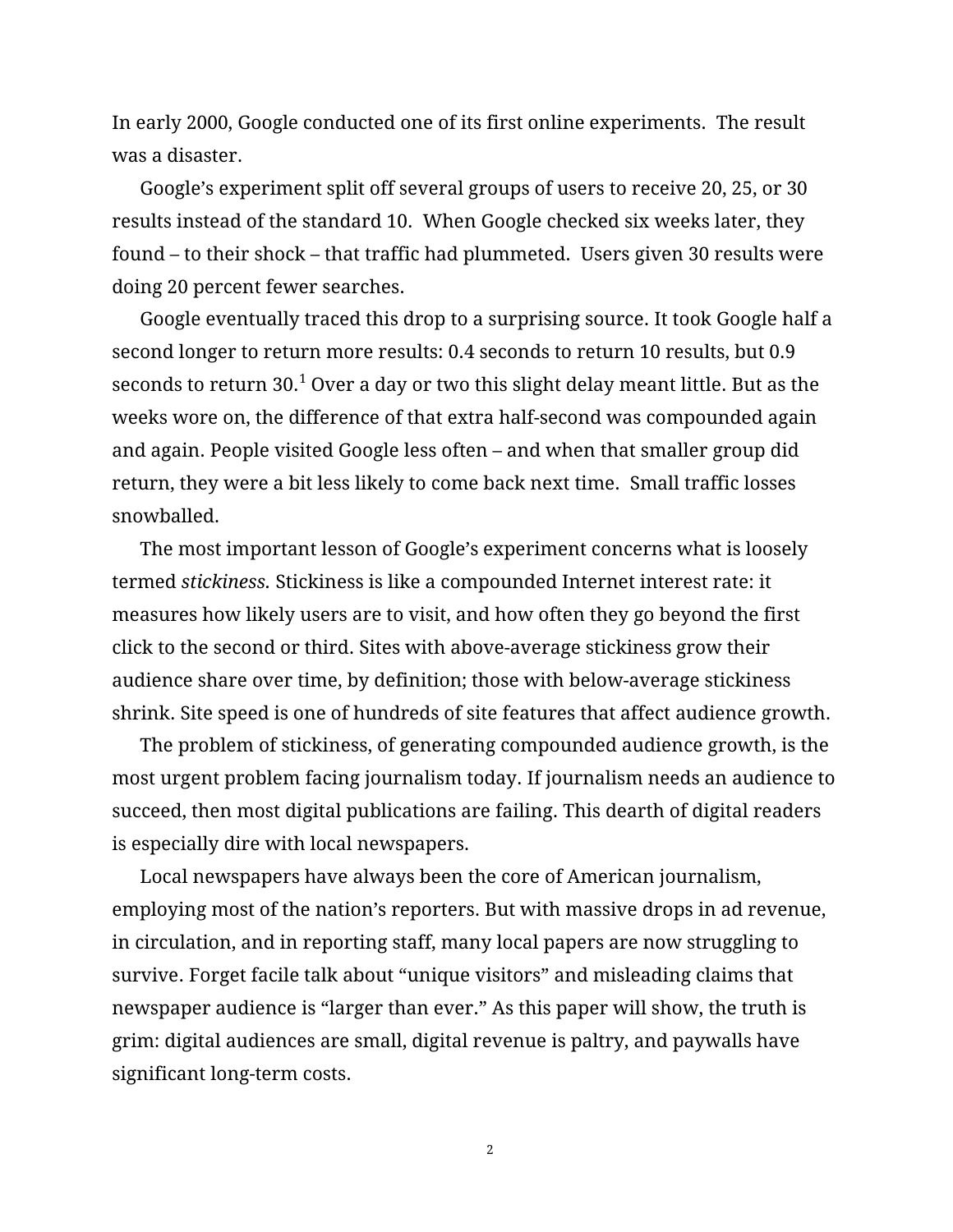The good news is that newspapers can do much better. Newspapers can adopt better models of how Internet traffic works, and better metrics for measuring success. Digital newspapers can take a page from the Web giants who now dominate traffic and online revenue. With the right metrics, and a robust infrastructure for testing, newspapers can put themselves on a path to consistent growth.

Achieving these gains starts by thinking differently about digital traffic. In the past decade there have been countless computer science studies on digital audience building. For newspapers, though, this research on stickiness reads like an indictment. Local newspaper sites – and *especially* smaller newspapers – have long broken all the rules for building a sticky site. Most still load painfully slowly, a problem that has gotten even worse with the shift to mobile news. They are difficult to navigate and – let's be honest – often ugly. Many newspaper sites still showcase static content that changes little throughout the day. They display flat headlines, often without accompanying photos or multimedia elements. They are poorly integrated with social media. They lack personalized recommendation systems to move users seamlessly from one article to the next. And while newspapers increasingly pay attention to digital traffic, they often do not understand what online metrics really mean.

Unlike Google and Microsoft, newspapers cannot afford to spend tens of millions in across-the-board investments. Newspapers have to do triage, identifying changes that produce the *most additional stickiness for the least cost*. This requires significant spending on A/B testing, the central tool Google and other sites used to get big in the first place. But online experiments are only effective if they are used to optimize the right things.

Compounded audience is the most powerful force on the Internet. The success of local news in the  $21<sup>st</sup>$  century depends on this compounding process, on measuring stickiness and optimizing for it. First, though, newspapers have to acknowledge some uncomfortable truths.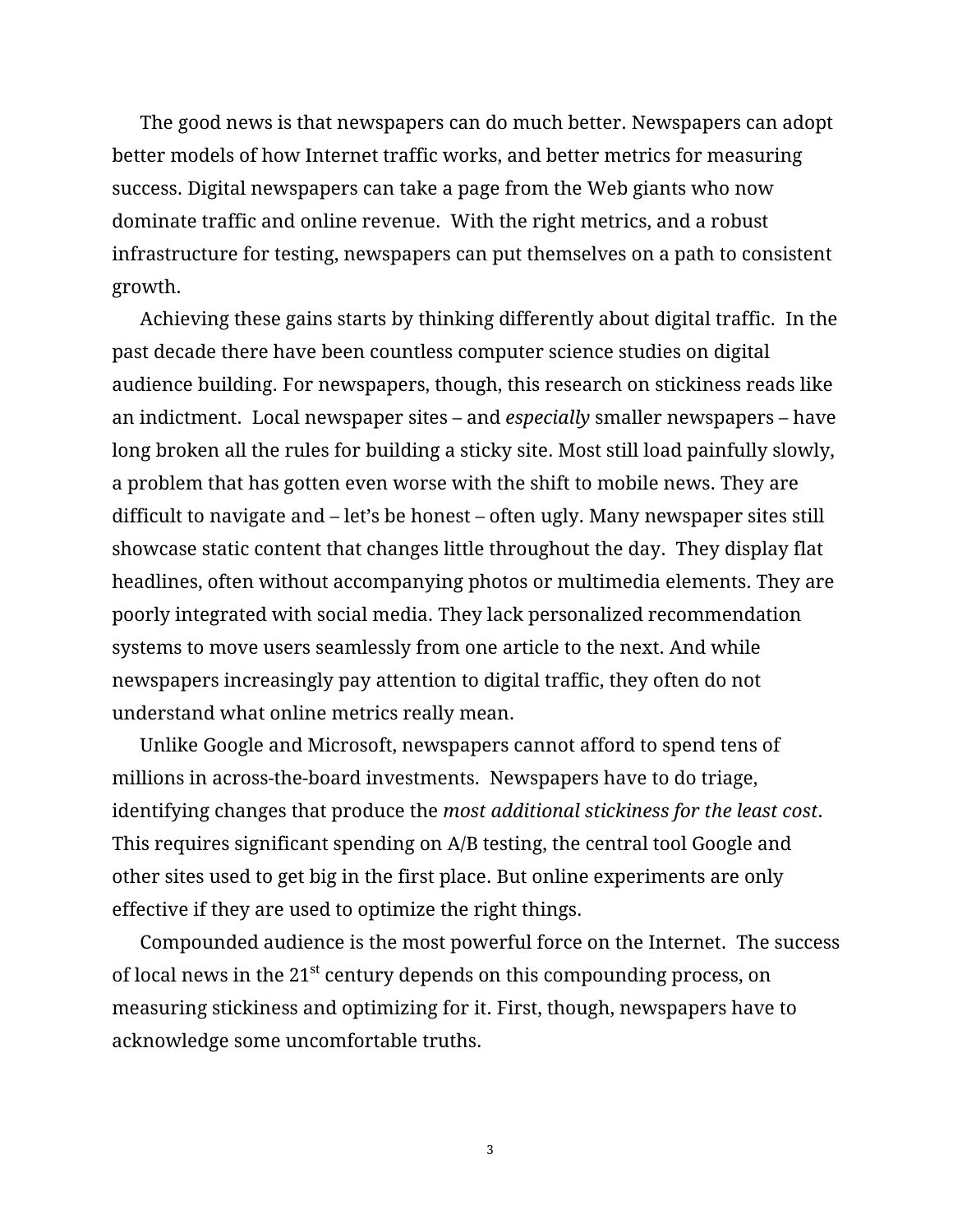#### **The Myth of Monetization**

It is no secret that newspapers are in a bad way. Adjusted for inflation, threequarters of newspaper print ad revenue has evaporated over the last decade. A third of newsroom jobs have been lost, and print circulation has fallen by roughly half. $^2$  $^2$  Even amidst this retrenchment, however, newspapers have spent millions retooling themselves as digital news providers. In many newsrooms digital is the only team that is hiring.

Unfortunately, faith in a digital newspaper revival is often built on myths and misunderstandings. The central fable of digital news is what we might call the Myth of Monetization.

There is a large audience for online news, we are told – it is just hard to get these readers to pay. Industry leaders have declared over and over that the total newspaper audience, digital included, is larger than ever. Such talk is usually justified with references to "unique visitors" or "audience reach," shallow and sloppy statistics that usually overstate the true audience by a factor of four or more.<sup>[3](#page-33-2)</sup>

When we look at better metrics a bleaker picture emerges. Different data sources all tell the same general story about how people spend their attention online. Web users spend a lot of time with Google and Facebook and pornographic sites. They visit Yahoo and Bing, they shop, they read their email.

Against this broad backdrop, news sites get only about three percent of Web traffic.<sup>[4](#page-33-3)</sup> Even worse, a huge majority of that audience goes to national news outlets instead of local news organizations. According to comScore data, only about one-sixth of news traffic – half a percent overall – goes to local news sources.[5](#page-33-4)

With local traffic split between newspaper sites and television stations, local papers are left with just a quarter of a percent of time spent online. The typical local newspaper gets about *five minutes per capita per month* in Web user attention, $6$  less than a local TV station earns in a single hour.<sup>[7](#page-33-6)</sup> Local newspaper traffic is just a rounding error on the larger Web.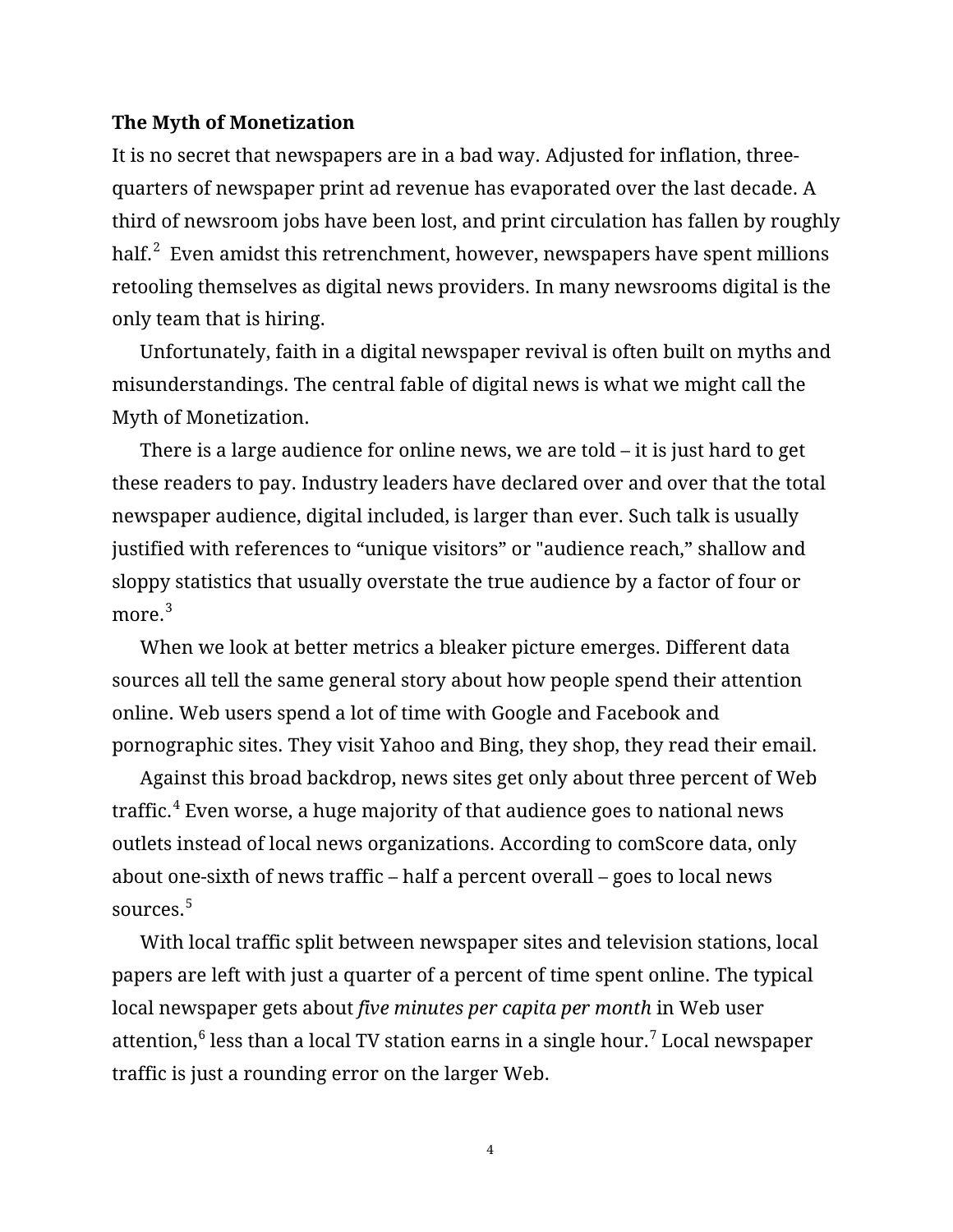The bottom line is that newspapers cannot monetize audience they do not have.

The problems with the myth of monetization do not stop there. Local sites have long asserted that their digital audiences were especially valuable because they were locally targeted. Such talk misses just how sweeping the digital revolution has been. The Internet has turned traditional advertising economics on its head: it is hard for *any* small digital audience to be valuable to advertisers, no matter how locally concentrated that audience is.

Local media in the U.S. have long thrived on the fact that, *per person*, local audiences were more valuable than national audiences. It might be expensive to buy a 30-second spot on the NBC nightly news, but it is much cheaper than taking out ads on every local NBC affiliate. Local advertising was worth a premium because it was more precise than national advertising.

In the age of big data, however, this logic is reversed. Paradoxically, it is the largest media outlets that are most targeted. Instead of putting a print ad in the paper, digital firms can target just the (far smaller) group of people who are the likeliest customers. The largest digital ad campaigns, on the very largest websites, can be orders of magnitude more efficient than the quaint geographic targeting that newspapers offer. $^8\,$  $^8\,$  $^8\,$  There is nothing newspapers can do to change this: it is simply the way the math works. The fact that data mining gets more accurate with audience size is as indelible as 2 plus 2 equals 4.

The greater efficiency of big online players has led to their total domination of the online ad marketplace. The five largest Web firms earn 64 percent of all online ad spending. The top 50 get [9](#page-33-8)0 percent. $^9\,$  Little ad revenue is left for smaller sites.

Size matters enormously online. Compared to firms like Google or Yahoo or Amazon, *all* newspapers are at a profound disadvantage. While newspapers can adopt better or worse strategies, they cannot change this basic fact. Still, *relative* size matters too. And one silver lining for newspapers is that they are far larger than other local news competitors. In recent years there has been much hype about the prospect of "hyperlocal" news, small neighborhood-scale digital news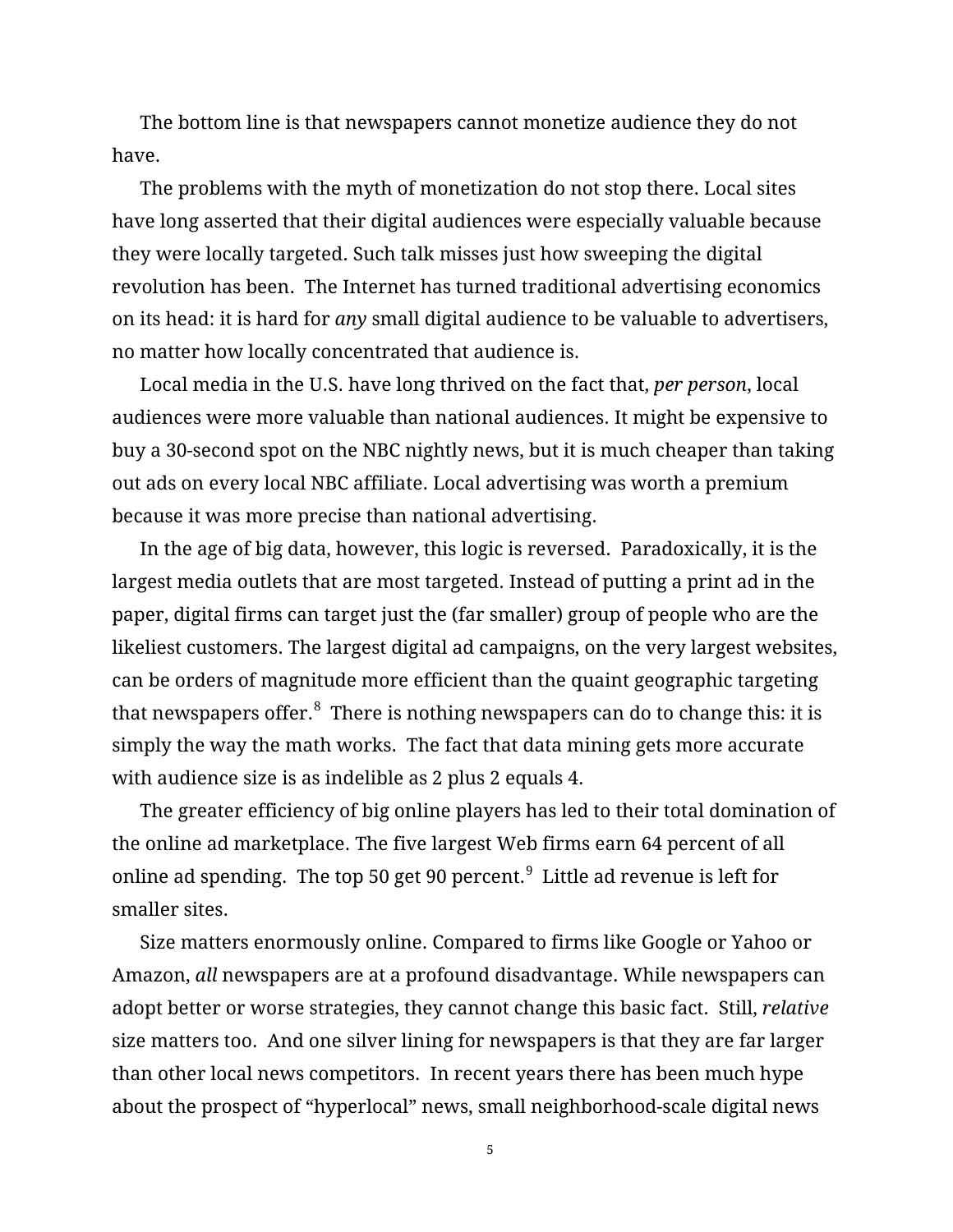sites that were supposed to draw readers and (ostensibly valuable) locallytargeted ad dollars. On a slightly larger scale, others have proposed that new digital-only news organizations might move into metro news.

On both of these points the data is overwhelming: traffic to online-only local news sites is tiny, even by the diminished standards of digital news. In a recent report for the Federal Communications Commission, the author examined data on the audience for digital local news. Even with a comScore data set of 250,000 panelists in 100 media markets, only 17 digital-only local news sites appeared in the data at all, compared to [10](#page-33-9)57 sites affiliated with traditional media. $^{\rm 10}$  Recent years have seen the shutdown of many prominent hyperlocal news sites, including the closure of NBC-owned EveryBlock, the liquidation of AOL's Patch.com, and the shutdown of Washington DC's Homicide Watch and TBD.com and Philadelphia's GunCrisis.org.

Even the clearest local digital success stories employ only a few reporters – far less than the number laid off from the papers in their own cities. Worrisome, too, is the fact they have found the most traction in the affluent, social-capital rich communities that need them least. Employing a few reporters in Minneapolis or West Seattle or New Haven is great. But the same model has failed in many other places, even when the journalism produced was high quality.

Newspapers thus remain by far the most important source for local news. Not only do they have the largest local news audience, they set the news agenda for local communities, breaking far more stories than local  $TV<sup>11</sup>$  $TV<sup>11</sup>$  $TV<sup>11</sup>$  While newspapers face a severe size disparity when competing with Google, the logic is reversed at the local level: newspapers have a leg up on any nascent digital-only competitors. Like it or not, solutions to save local journalism are about saving newspapers, and easing their transition to the digital news era.

#### **The Dynamics of Web Traffic**

Journalists and editors today are provided with an enormous amount of data on their digital audiences. What newsrooms do with that data, however, varies enormously. Many newspapers still reward making the print front page over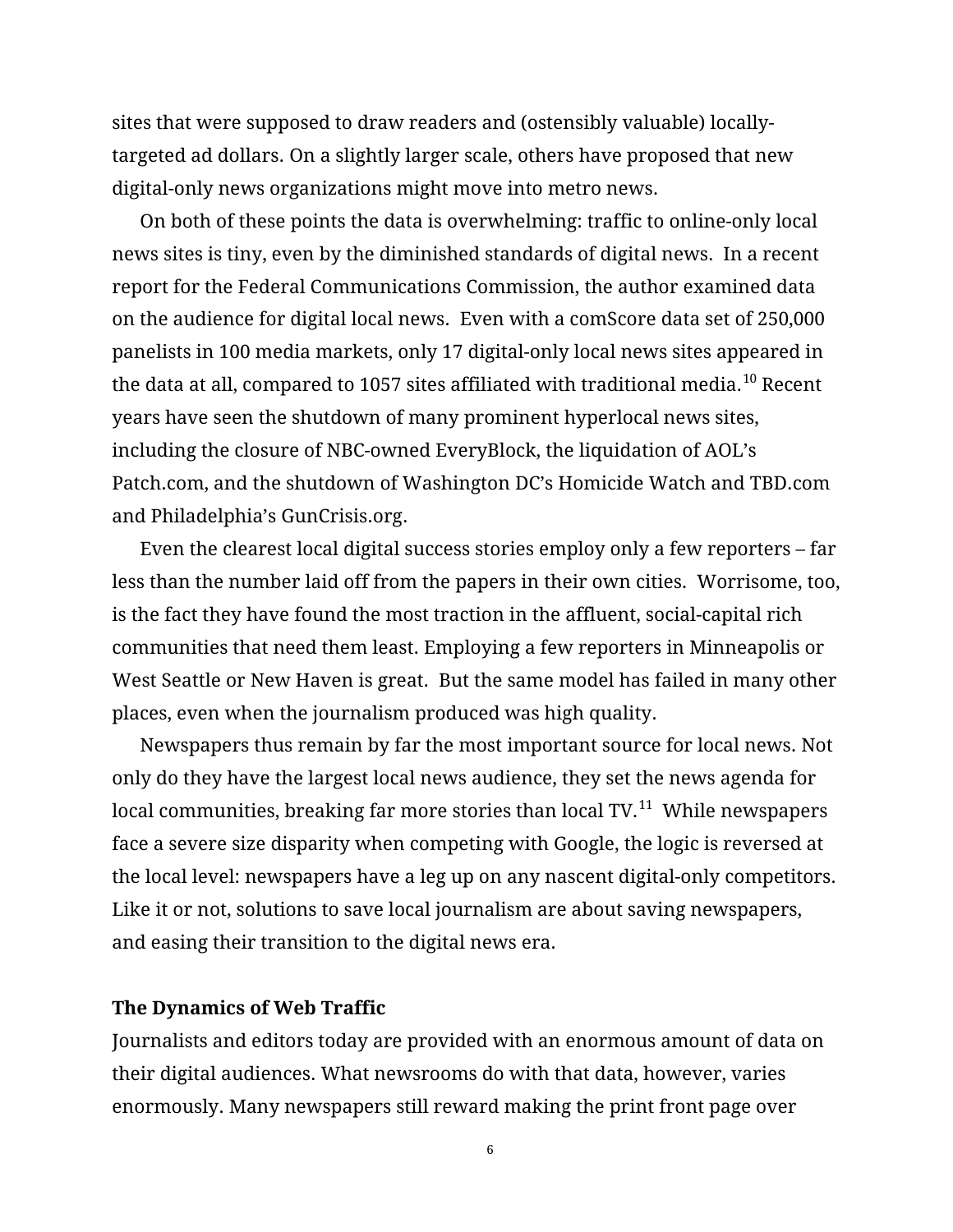topping the most emailed list, as Nikki Usher found at the *The New York Times*. [12](#page-34-0) Others, such as the *Des Moines Register*, have integrated analytics much more strongly into their daily workflow. $^{13}$  $^{13}$  $^{13}$ 

Even those newsrooms that aggressively adopted metrics, though, have missed an important part of the picture. Newspapers need to focus not on total traffic, but on stickiness – on a site's growth rate over time. In short, newspapers need to think dynamically.

To understand why thinking dynamically makes a difference, consider a simple puzzle: Why are there guest bloggers?

From the earliest days of blogging, it was clear that the blogs that grew fastest were those with many posts throughout the day. The frequency of new posts was a key factor in stickiness, and the reverse chronological order format highlighted the newest posts. Bloggers soon discovered that taking a break, or even a short vacation, was disastrous. Users who had made the sites part of their daily reading soon stopped visiting. Bloggers therefore might return from vacation to find that they had lost most of their audience.

Once bloggers returned their audience would start to grow again, but from the new, much lower baseline. It could take weeks or months to recover the previous level of traffic. The solution to this conundrum was to find someone to take over the blog while its main author was away. Guest bloggers typically do not stop the process of audience decline entirely, but they ensure that traffic shrinks at a smaller rate.

Political blogging remains one of the simplest forms of content creation online. It thus shows more clearly how traffic dynamics play out over time – and even how the entire blogging ecosystem can be subject to selection pressure.

Consider, for example, the remarkable decline of the solo blogger. In the early days of blogging – say, 1998 to 2003 – the overwhelming majority of blogs were solo authored. Yet by the mid-2000s, a shift had taken place. The large majority of "A-list" bloggers either banded together to join superblogs, or moved themselves onto the site of a news organization. Today unaffiliated, solo-authored blogs are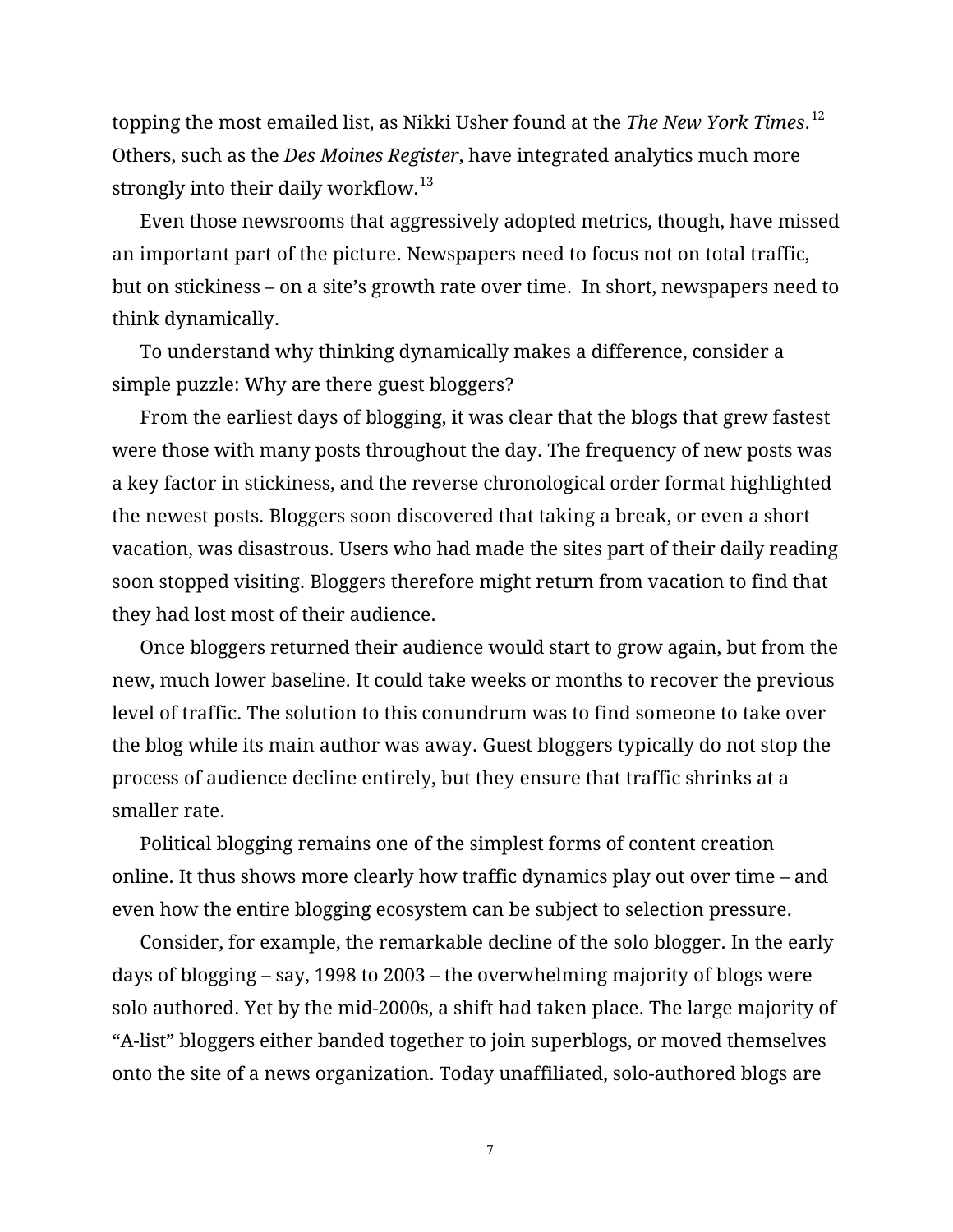the exception in the top ranks of the blogosphere. Moreover, those solo bloggers who held out the longest were those with exceptionally high posting rates.

This is evolution, of a sort. Call it user selection, or digital Darwinism. On a given day, users will pick sites with small advantages at slightly higher rates. Favored sites thus grow just a bit more quickly. Many solo authored blogs who remained independent didn't go away – they just didn't grow as fast, and ended up being dwarfed by their competitors.

The examples above show how strong selection for a single characteristic – frequency of posting – has transformed the landscape of blogging over time. Yet there has been strong selection pressure for a host of other site characteristics, too. All else equal, users select faster sites over slower ones. Sites that better exploit social media, such as Buzzfeed and the Huffington Post, have seen their audience balloon. Sites with good content recommendation engines have grown at the expense of competing outlets. (More about these factors below).

The evolutionary character of online media stems from the fact that digital audiences are more dynamic than those in traditional media. Traditional media outlets could count on a more-or-less built in audience. This is particularly true for print newspapers, whose audiences were remarkably stable over years or even decades.

Yet for Web sites this is not true. Online audience growth or decline comes at the margins. It comes from making users more likely to view that extra news story, more likely to come back next time. These tiny marginal effects matter because they accrue exponentially over time.

#### **False Solutions**

Understanding the dynamic character of digital audiences in this way has important consequences. To begin with, it forces us to reconsider the numerous "solutions" offered to fix local journalism.

In recent years, saving journalism has become something of a cottage industry. Myriad observers – editors, journalists, academics, consultants, policymakers – have offered proposals to preserve local journalism. These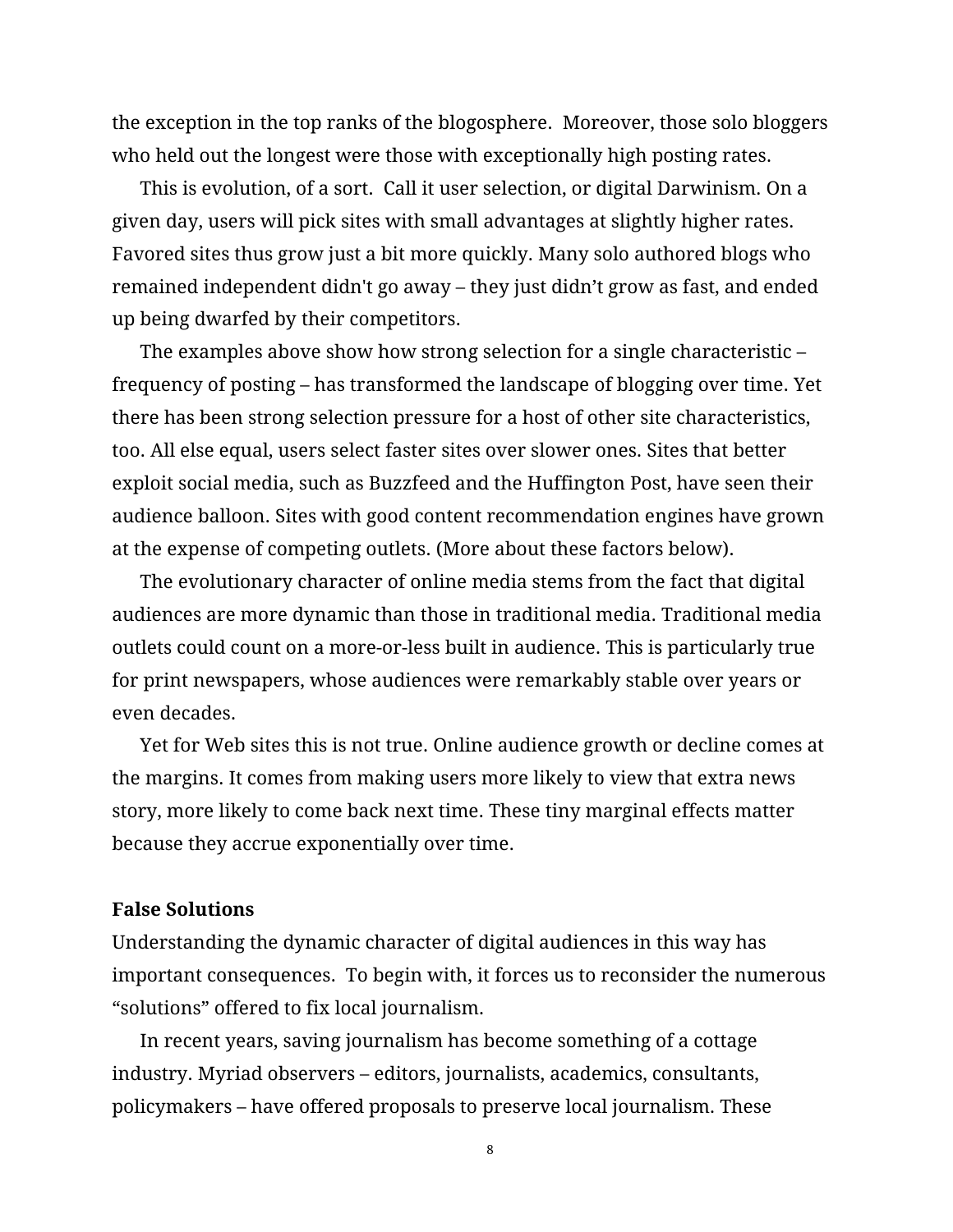schemes have run the gamut. Newspapers have alternatively been told to put up paywalls, and to shut down their presses and embrace the open Web. News organizations have been told to think smaller, through a sharper focus on local and hyperlocal content. Still others have proposed that newspapers stop trying to make a profit at all, with journalism relying on philanthropy, government subsidies, nonprofit status, or even citizen-produced content. More recently, the growth of mobile phones and especially tablet devices has been hailed as a "digital do-over" for newspapers.

These proposals are so contradictory that they can't all be wrong. Some of these are bad ideas; others are zero sum proposals that help some newspaper organizations – and usually the largest news organization – at the expense of others. If we take seriously the notion that web traffic is dynamic, though, each of these proposals is built on a misdiagnosis of the problem. Positive sum solutions, that grow the digital pie for all news organizations, have remained elusive.

We will take each of these proposals in turn.

#### **The Problem with Paywalls**

Perhaps no "solution" in recent years has been as celebrated as the erection of paywalls. Yet the benefits of paywalls are often exaggerated, and their true costs overlooked.

Many have claimed that newspapers' failure to erect paywalls in the early years of the Web was their "original  $\sin$ ," $^{14}$  $^{14}$  $^{14}$  the originating mistake of the newspaper crisis. In fact, paywalls were tried repeatedly, by a host of different news organizations, from the mid-1990s onward.

Financial publications, such as the *Wall Street Journal* and the *Financial Times*, quickly had success with paywalled content. But for daily newspapers, experience after experience showed that paywalls were a failure: they reduced Web traffic and online advertising to a single-digit percentage of previous levels, while generating little new revenue.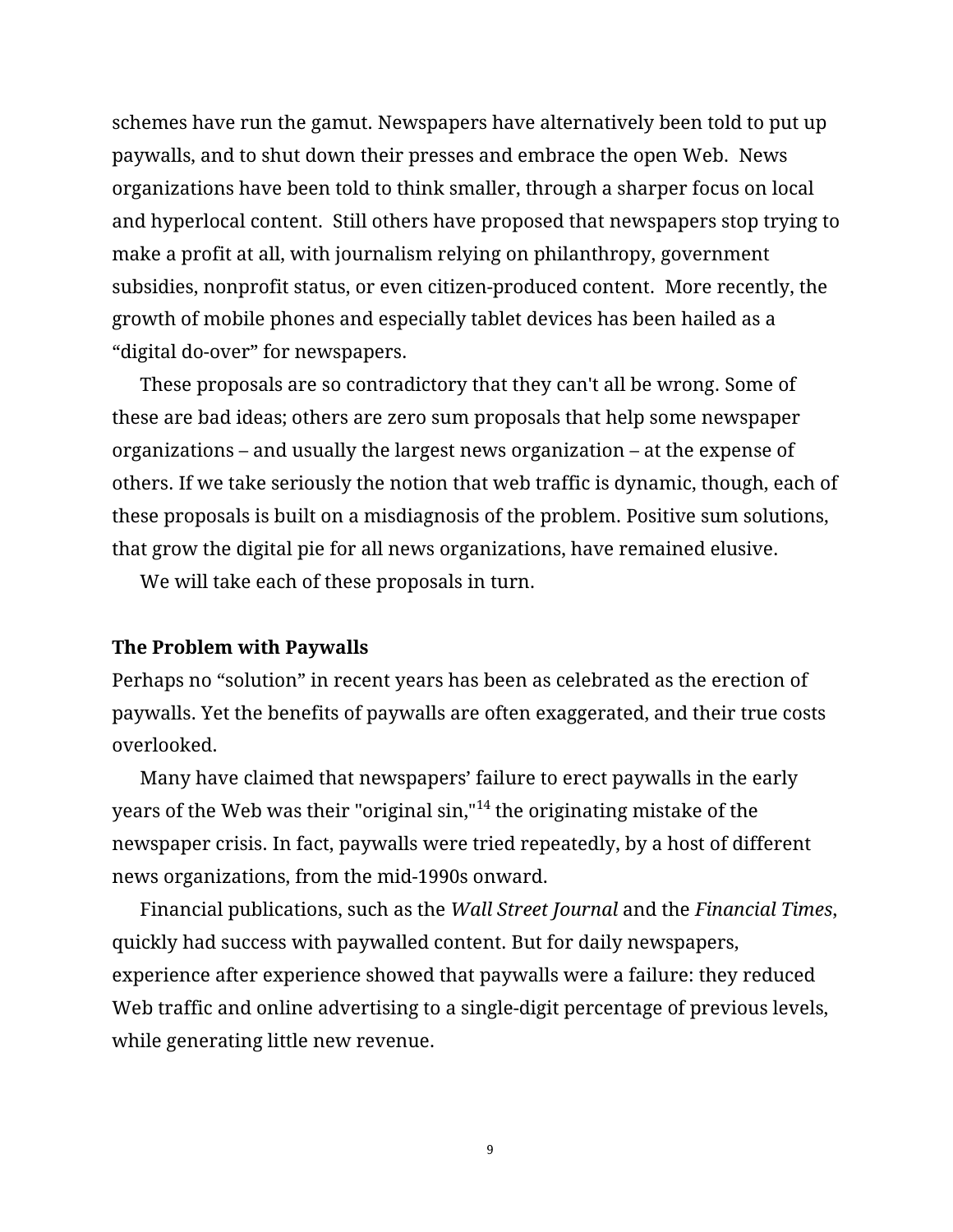These longtime negative assessments of paywalls changed dramatically in 2011, when the *New York Times* implemented a so-called metered paywall. Visitors to the *Times* would be given a set number of articles a month, and when that quota was reached individuals would be asked to subscribe. The result was widely heralded as a success. By the end of 2013, approximately 30 percent of the *Times'* subscription revenue – and 10 percent of total revenue – came from digital subscriptions.[15](#page-34-3) The perceived success of the *Times* has led to a rush by other newspapers to implement similar systems. More than 450 US dailies have now implemented a metered paywall. $^{16}$  $^{16}$  $^{16}$ 

It's easy to understand why "soft" paywalls have outperformed previous versions. As the traffic numbers above suggest, most newspaper site users visit just a few times a month. More than 90 percent of site visitors never hit the paywall in the first place. Metered paywalls thus ask for subscription revenue only from heavier users. Paywalls allow newspapers to perform price discrimination – to figure out which users are most willing to pay, and then ask that group alone to pony up.

But while metered paywalls provide a better series of trade-offs than hard paywalls, they are not a free lunch. The biggest cost of paywalls lies in lower traffic. This lost traffic doesn't manifest as a one time drop. $^{17}$  $^{17}$  $^{17}$  More insidiously, it comes in the form of permanently lower traffic growth. This missing audience may look small at first, but the audience gap grows exponentially over time.

No local newspaper, however, has enjoyed anything like the *Times'* digital success. The *Times* is sui generis: it owns the nation's best news brand, and it produces an enormous, varied, and uniformly high-quality bundle of content. A more typical case is Gannett, the nation's largest print newspaper chain. In 2013, after adopting paywalls at all 80 of its community newspapers, Gannett reported that it had signed up only a paltry 46,000 subscribers. These are dismal numbers, which suggest that none of its properties come close to viability as digital-only enterprises.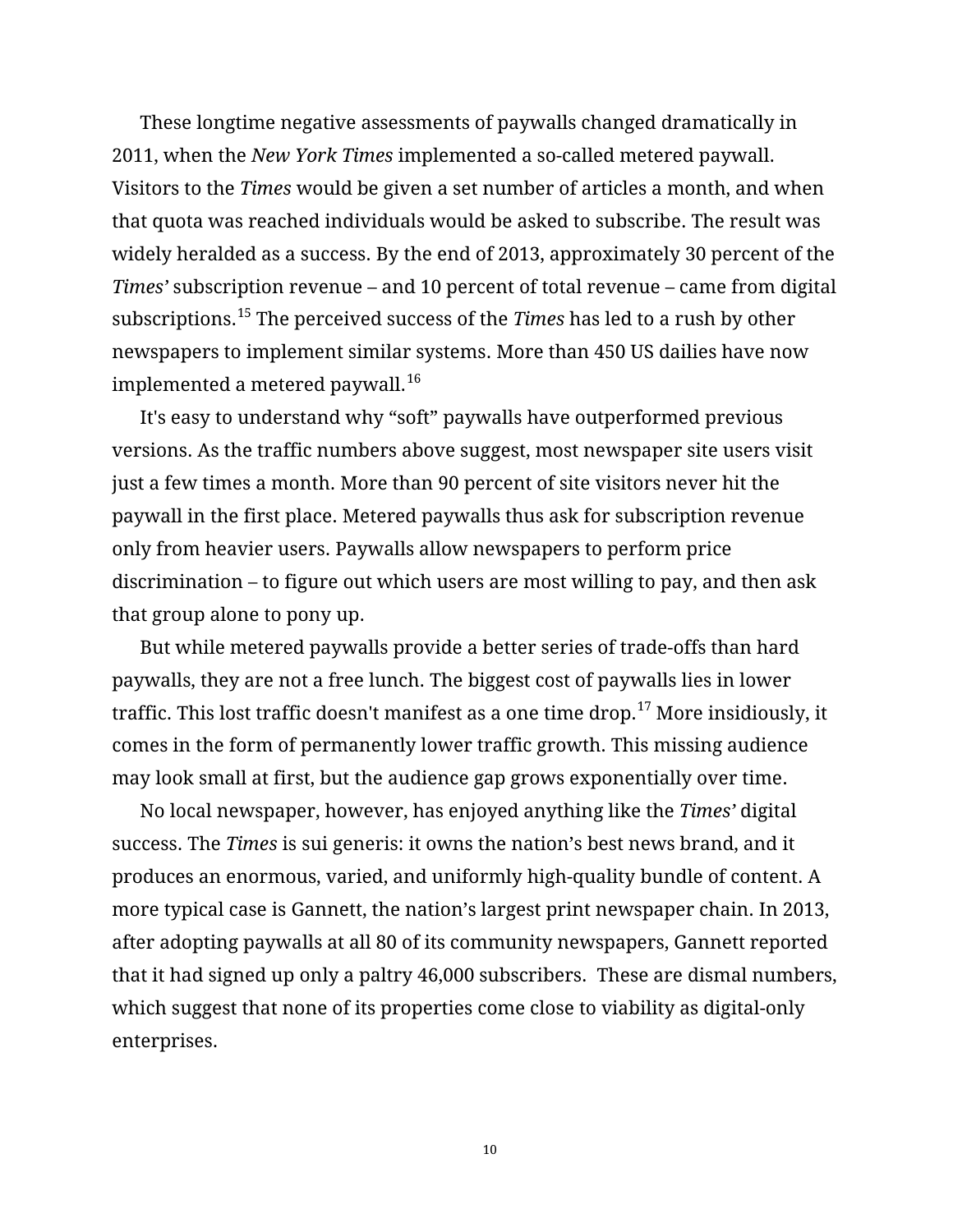Paywalls, then, are not in themselves a solution to what ails newspapers. Thus far paywalls have acted as a tourniquet, slowing the bleeding of revenue away from the newspaper's core print business. That does not mean they are, on balance, a bad idea – after all, sometimes a tourniquet is a medial necessity. But the costs of paywalls are large, even if they are paid on the installment plan.

#### **The Open Web**

Paywalls may have problems, but so do most of the proposed alternatives. While many have argued that newspapers need to "stop giving it away for free," a smaller group has argued that newspapers need to go in the opposite direction. Newspapers, according to this logic, need to become digital only publications – and in the process, save the 40-50 percent of their overhead devoted to printing presses, ink, paper, and delivery vans. Papers have been told to shut down the presses, "burn the boats" and commit irrevocably to the web.<sup>[18](#page-34-6)</sup>

There are many problems with this view. For starters, it grossly overstates both the *amount* of traffic the newspaper sites receive, and *how valuable* that traffic is. The myth of monetization is the central driver behind these digital-only fantasies. Even The *New York Times* get only one-fifth of its total revenue from digital, enough to support a newsroom of just a few hundred people.

Online-only proposals for local news depend on misleading figures about the amount of money raised by digital advertising. Some of the confusion comes from newspapers' creative accounting of online ad revenue. In fact, a large fraction of digital advertising comes as a part of a joint print advertising buy. For McClatchy, for example, 41 percent of their online advertising spending was bundled with print advertising sales.<sup>[19](#page-34-7)</sup> "Full price" digital ads are often sold only because they come with corresponding discounts on print advertising. If newspapers really did end their print editions, much of this joint digital revenue would quickly disappear too.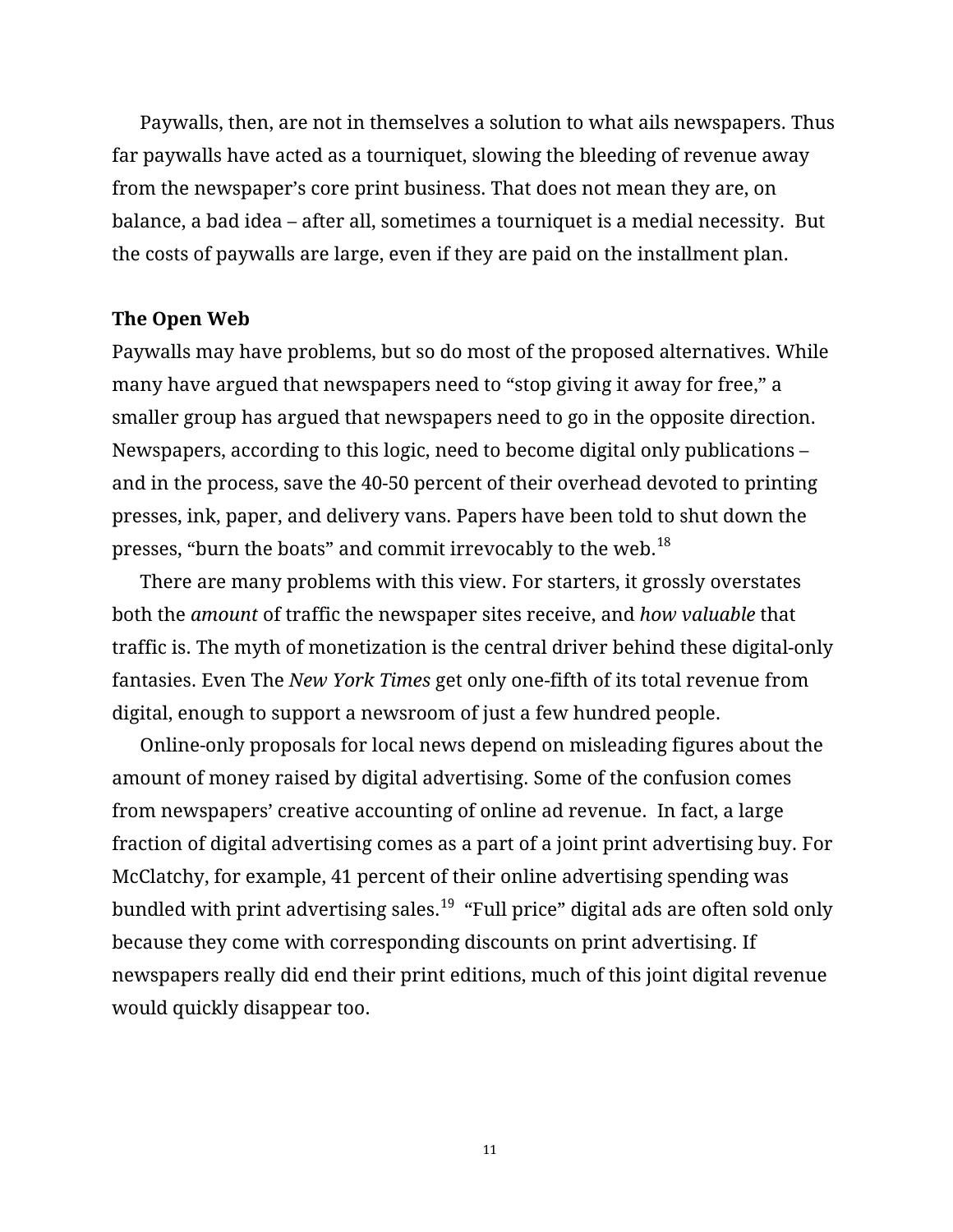#### **Philanthropy, Nonprofit News, and Government Subsidies**

Some have proposed that philanthropy, nonprofit journalism, or government subsidies could help solve the local crisis. But here again, the data show problems.

Talk about philanthropic or nonprofit journalism has been animated by a few prominent national examples, such as the award-winning nontraditional news organizations ProPublica or the Center for Public Integrity. Alternatively, a handful of local efforts such as the New Haven Independent, or statewide efforts such as the Texas Tribune, have attracted significant attention. But these examples can distract us from the big picture: philanthropic journalism is inadequate to the size of the local journalism crisis.

As of 2013, philanthropic efforts, personal wealth, and venture capital funding together accounted for just one percent of local journalism funding nationwide. $^{20}$  $^{20}$  $^{20}$ Even if newspaper-focused philanthropy could grow ten-fold, local journalism would be forced to continue with a skeleton crew. There is simply not enough money to replicate the national examples above in thousands of local communities.

Given the scale of the problem, other commentators have proposed direct, large-scale government funding for journalism. $^\mathrm{21}$  $^\mathrm{21}$  $^\mathrm{21}$  Government funding does have one advantage: implemented properly, it is the one proposed solution that might be able to provide ample resources. Because news is a public good, government subsidies can be justified by the same logic seen in dozens of other policy areas, from national defense to public education. And while concerns that direct government funding would compromise press independence are worth considering, there are examples of state-supported journalism with a long track record of political independence.

Still, large-scale government subsidies remain a political nonstarter. Hundreds of millions of dollars – and likely many billions of dollars – would be required annually to sustain local journalism at even a fraction of current levels. That level of resources requires national government action rather than a state or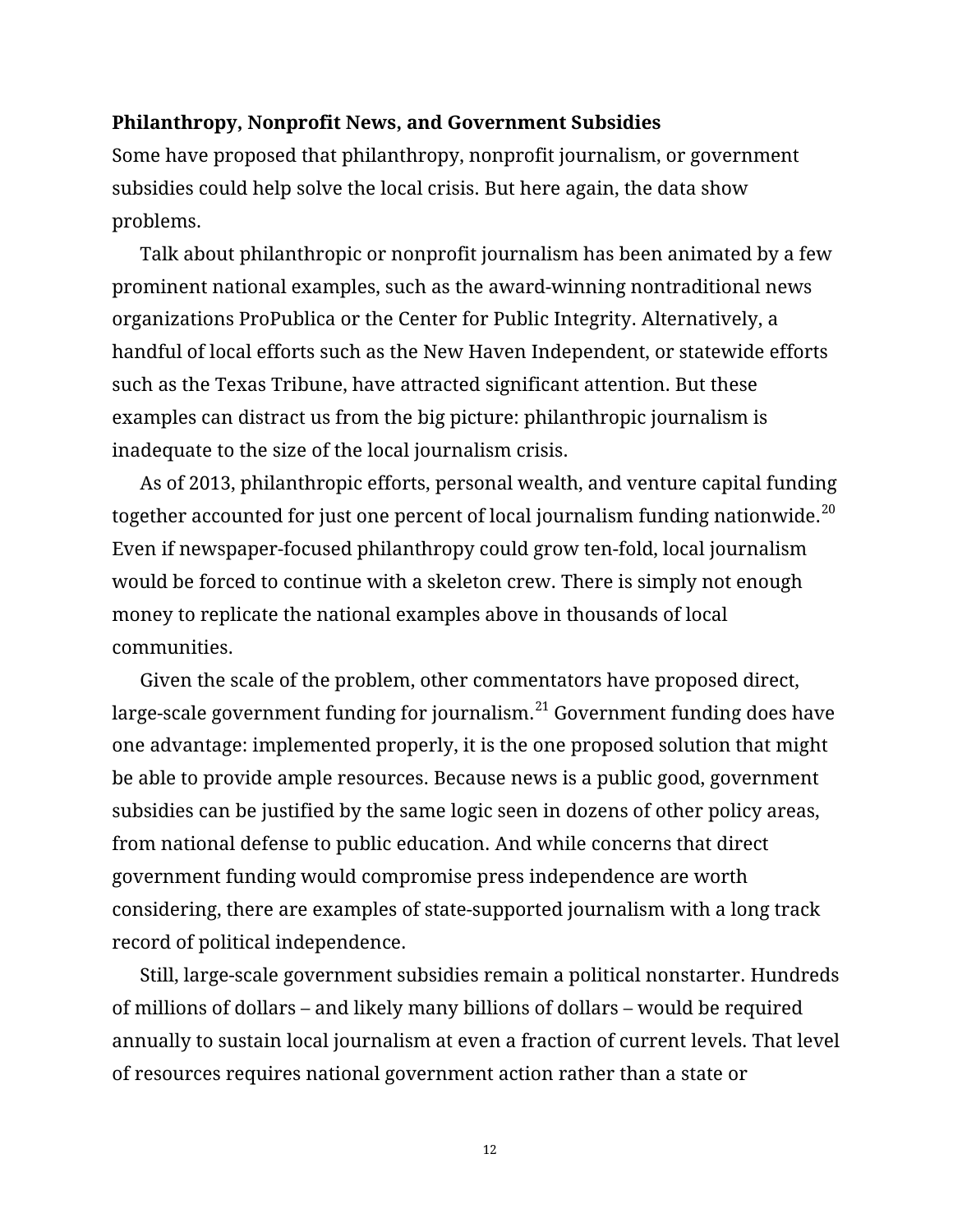municipal-level program. The odds of the U.S. Congress passing new, large-scale government subsidies is remote.

Alternatively, some have proposed allowing newspapers to become nonprofit organizations, a strategy that combines government tax subsidies and philanthropic efforts. Certainly offering tax benefits to news organizations and their potential donors is more politically tractable than direct appropriations. Yet the nonprofit strategy, too, is more challenging than many have let on.

Nonprofit status would not lower newspapers' tax bills – for the simple reason that they now pay little or no tax, because their gross revenue is almost always offset by deductible expenses.  $^{22}$  $^{22}$  $^{22}$  Moreover, newspapers likely could not legally qualify as nonprofits without cutting most of their non-hard news content – the most popular part of the paper – and eliminating most of their commercial advertising. This is a lot to give up on the theory that new tax incentives will inspire generosity among nascent donors. Even if current owners could be inspired to step aside, as of this writing the shift would dramatically worsen the financial plight of nearly all local newspapers. Nonprofit organizations are also not allowed to endorse candidates in partisan elections, meaning that newspapers would have to abdicate a small but important traditional role.

Both philanthropic journalism and government subsidies would lessen, somewhat, the pressure of local news organizations to find an audience. But this relief is only partial. *The point of funding local journalism is that people supposedly read it*. Both private benefactors and government funders want to see impact from their news dollars. Whether the funding comes from a congressional committee or a Wall Street financier, stable future funding streams require similarly robust digital audiences.

## **Tablet and Mobile**

Another source of hope for some has been the rise of mobile and tablet news. One group of commentators has proposed that the shift to tablets offers newspapers a "digital do-over,"<sup>[23](#page-34-11)</sup> an opportunity to learn from previous mistakes.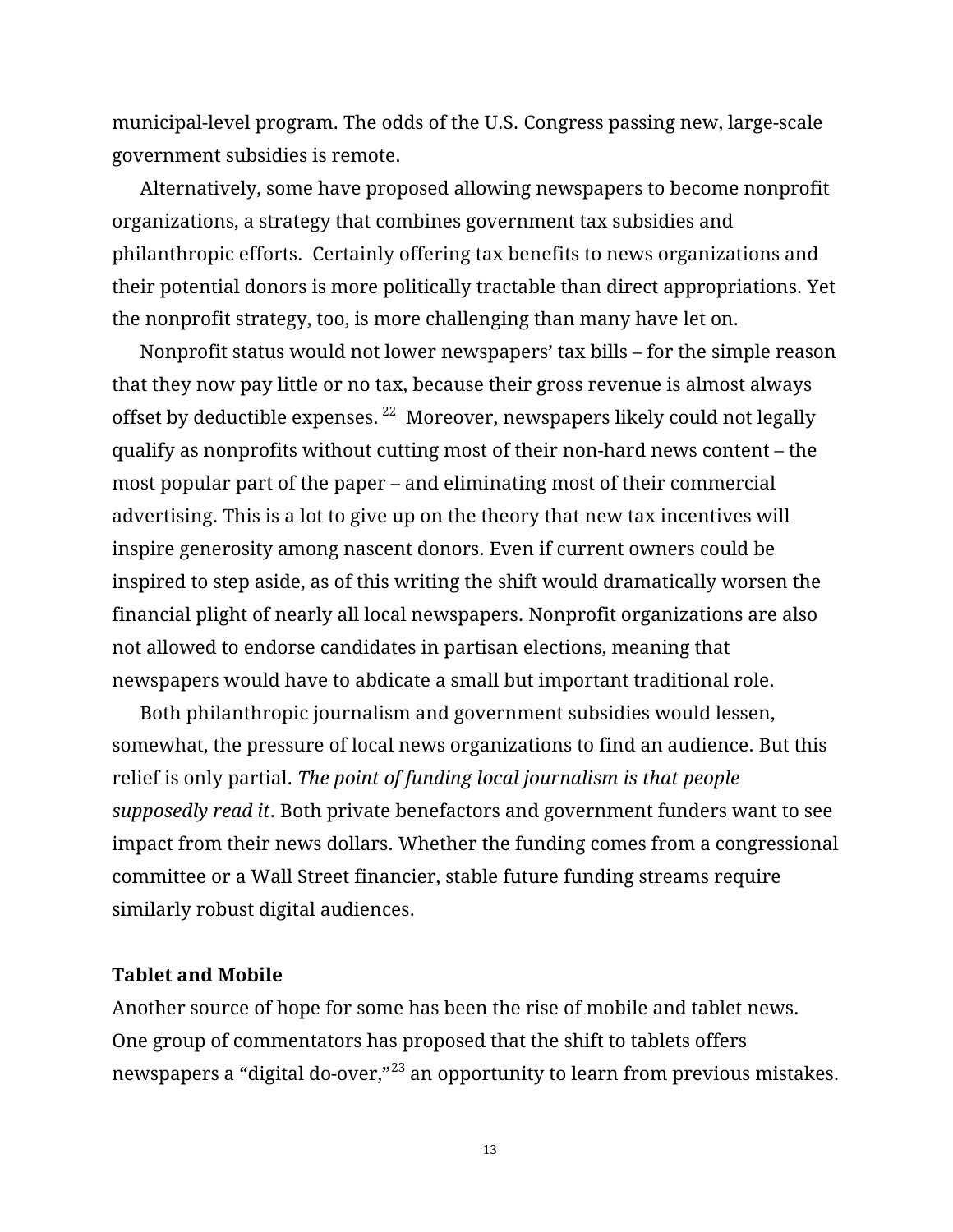Certainly the growth in tablet and mobile ownership is impressive. The iPhone and iPad, both category-defining products, date to just 2007 and 2010 respectively. By January 2014, 58 percent of U.S. adults owned a smartphone.<sup>[24](#page-34-12)</sup> News is a popular activity for those who own both sets of devices; a third of all U.S. adults report consuming news on their smartphone or tablet at least once a week. $^{25}$  $^{25}$  $^{25}$  Unfortunately, though, the shift to mobile and tablet news makes the situation of local newspapers even more precarious.

Early audience data seemed to show tablet users with much higher news engagement than those on other platforms. Much of this effect, however, has turned out to be just selection bias. Affluent, tech savvy, Apple-loving early adopters are heavy news consumers, a group especially likely to rely on news apps. As tablets and smartphones have diffused, and mostly-cheaper Android devices have taken over most of the market, the portion of users relying on apps for all or part of their news has *shrunk* instead of grown. Of those who consume news mostly in the browser – 61 percent of tablet news consumers, according to Pew survey numbers – only 2 percent report paying for digital news. $^{26}$  $^{26}$  $^{26}$ 

Instead of being a dramatic departure, then, news consumption on tablets and mobile mirrors patterns of news on the Web. Tablet and mobile devices, just like traditional Web news, send the overwhelming majority of their audience to large, national news organizations. Like the Web overall, the audience for mobile and tablet news is broad but exceedingly shallow. According to Nielsen, users spent only 31 minutes a month on average in mobile news apps. $^{27}$  $^{27}$  $^{27}$  Roughly 5 percent of time spent on apps goes toward news, only a small improvement over browsing patterns on the broader Web.

For smaller news organizations, the shift towards tablets and mobile has been especially bad news. Ad revenue on mobile is only a fraction of that for the same traffic on the non-mobile Web – though to be sure, mobile advertising is growing at an explosive pace. The growth of mobile ad revenue has been of little benefit to local newspapers, with Google and Facebook together raking in two-thirds of tablet and mobile advertising. $^{28}$  $^{28}$  $^{28}$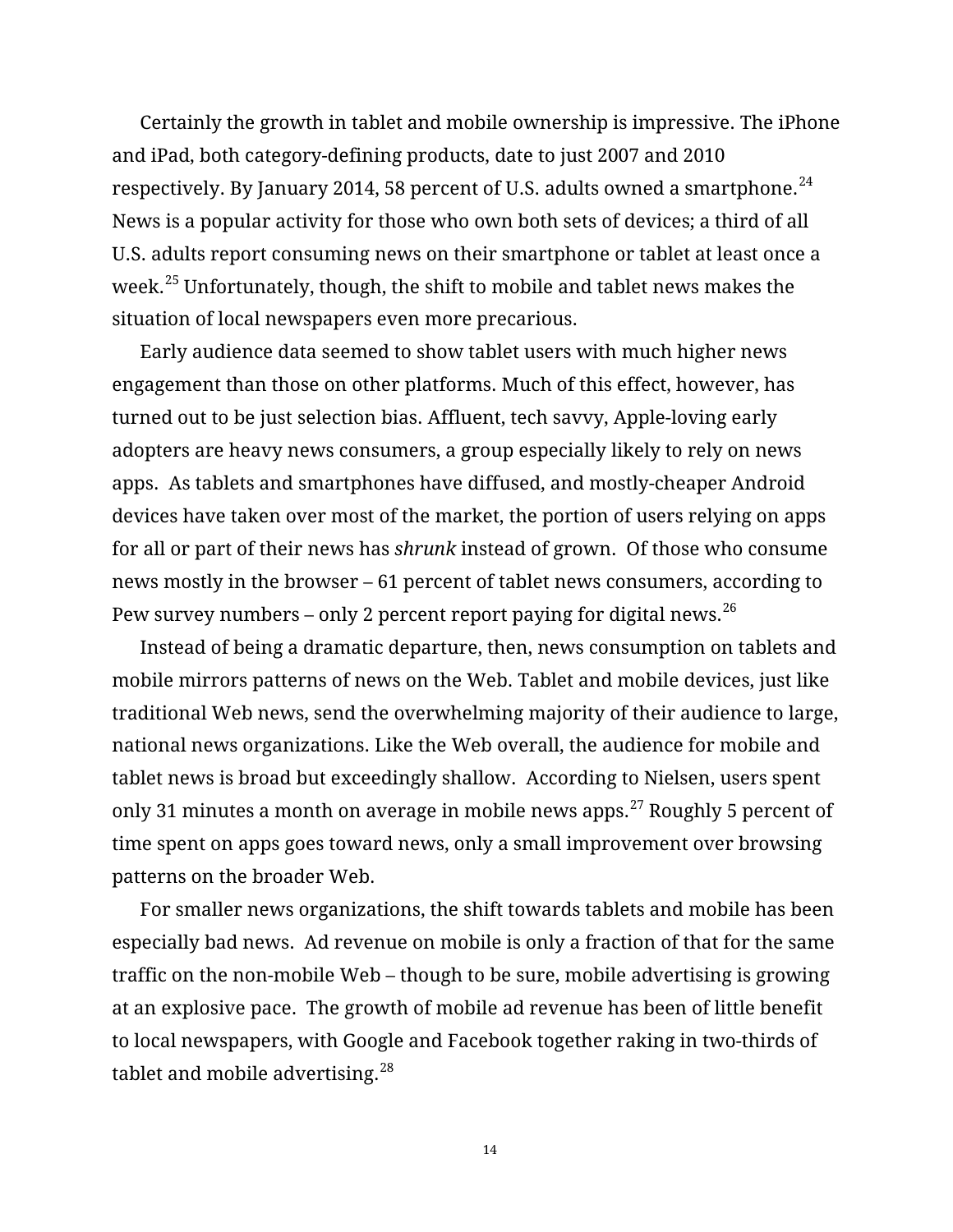The move to mobile and tablets also dramatically raises development costs. Newspapers have no choice but to redesign their sites in order to perform well on these new platforms. The (usually few) computer programmers and Web designers working for newspapers overwhelmingly know Web-focused languages and standards like HTML, CSS, and JavaScript. By contrast, apps are real software programs, mostly written in Objective C, a programming language virtually unknown by current newspaper staffers.<sup>[29](#page-35-4)</sup> Building a newspaper app therefore requires outsourcing development to a specialized software firm at great cost.

Monitoring user experience across a profusion of platforms is now a nightmare. Newspapers must support both iPhone and Android operation systems, different app versions and browser versions for both phones and tablets, and even both "landscape" and "portrait" format depending on how the user is holding the device. Large, national news outlets can more easily absorb these new development and testing costs than local newspapers can.

This multiplatform development effort is unavoidable. There are few mobileonly news readers: even those who do get news on their phone strongly prefer other platforms when available.<sup>[30](#page-35-5)</sup> Most news is still consumed at work,<sup>[31](#page-35-6)</sup> a setting where users are not going to be using their iPads. The result has been an often-terrible smartphone and tablet experience for local newspaper readers. Some smaller publications have given up on building their own news apps, concluding that the development and maintenance costs are simply not worth  $\mathrm{it.^{32}}$  $\mathrm{it.^{32}}$  $\mathrm{it.^{32}}$ 

The mobile and tablet shift magnifies other changes in the news landscape, such as the shift towards Facebook and Twitter as major traffic drivers. Apple takes a hefty 30 percent of all subscription revenue generated through apps – and while there are workarounds, they are generally inelegant.

Mobile and tablets, like social networks, make it harder for news sites to control their own destiny. Growing mobile traffic means Apple takes a cut of tablet subscription revenue. Digital ad networks like Google take a cut of much online advertising. Facebook and Twitter control a large fraction of newspaper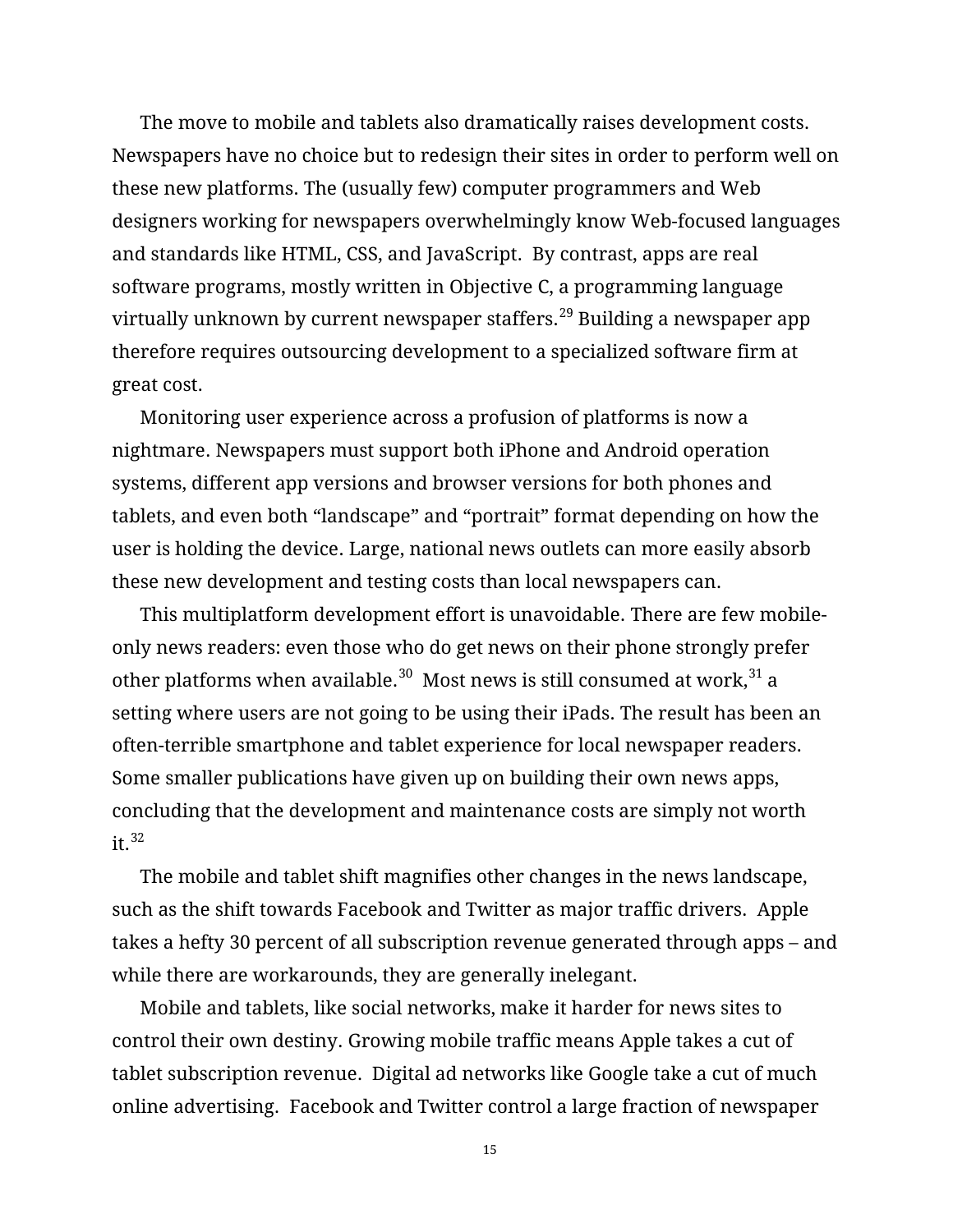traffic. Many of the innovations that were supposed to empower papers have instead left them in thrall to digital goliaths.

The bottom line is that *any successful strategy for digital local news requires sites to grow their audience*. This is obviously true for sites relying on ad revenue – though local newspaper sites cannot expect the same level of ad revenue per person that larger websites earn. Audience growth is just as essential for plans that rely on selling subscriptions. The current core audience of local news sites is too small to provide digital sustainability. Visitors who spend just a few minutes a month on a site are not good subscriber prospects. Even nonprofit journalism efforts need to demonstrate that their work is reaching a broad audience in order to ensure continued funding.

### **Web traffic and stickiness: What works?**

If the raft of solutions proposed above won't work, what will? Growing local news audiences online boils down to two questions. First, how can we make news stickier compared to all of the other content – from Facebook to email to pornography to shopping to YouTube – that competes for users' attention? Second, how can local news sites make themselves stickier compared to the large national news brands that soak up 85 percent of the news audience?

The good news is that newspaper organizations do not have to start from scratch. Almost two decades of research have documented the factors that allow some sites to build habits of readership. Newspapers need to adopt the same tools and techniques and strategies that allowed web giants like Google to get so big in the first place.

Perhaps the single most consistent finding, across the entire web traffic literature, is that *faster load times* lead to higher traffic. Dozens of studies have replicated this result across different sites and diverse categories of content.<sup>[33](#page-35-8)</sup> Even tiny user delays, on the order of 100 milliseconds, have been shown to reduce traffic.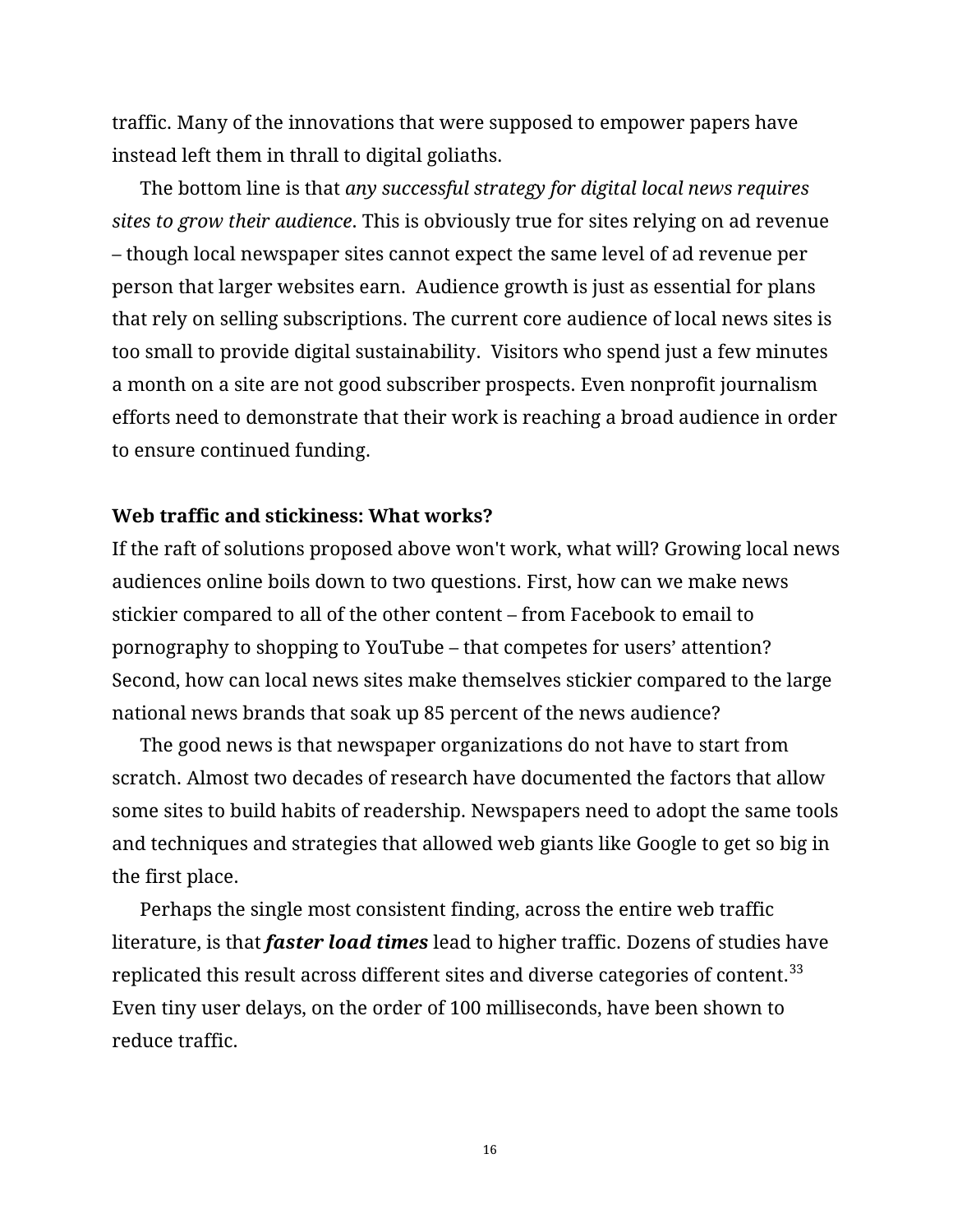News sites today still load more slowly than any other type of content.<sup>[34](#page-35-9)</sup> When Google CEO Eric Schmidt visited the Newspaper Association of America convention in 2009, his first complaint about digital newspapers was that "the sites are slow. They literally are not fast. They're actually slower than reading the paper."[35](#page-35-10)

In recent years, though, a few newspapers have gotten the message. Upon buying the *Washington Post,* Amazon.com CEO Jeff Bezos insisted on reducing load times by 40 percent.<sup>36</sup> Since 2013 *The New York Times* has revamped its entire Web architecture, everything from hardware to server configuration to its massive code base, to meet new speed targets.[37](#page-35-12) *The Guardian* has dropped page loads from 12.1 seconds to 3.2 seconds.<sup>[38](#page-35-13)</sup> *The Guardian* now aims to load core page elements – layout, headline, and article text – in no more than a second, even for mobile users. These are welcome changes, but they need to be replicated at hundreds of other organizations. The fact that large newspapers got there first underscores the size disadvantages that small newspapers face.

Beyond speed, *site design and layout* has a large effect on site traffic and on purchase decisions. Some of this effect might stem from simple aesthetic considerations. But there are other factors, too, that make design especially important in building traffic.

Several lines of research show that site design and layout is used as a proxy for site quality and trustworthiness. $^{\rm 39}$  $^{\rm 39}$  $^{\rm 39}$  Design also has big impacts on users' abilities to navigate the site. Sites that are easier to navigate generate more return traffic and higher sales.

Site design seems to have effects on e-commerce revenue that are even stronger than its effects on raw traffic – something that should give newspapers pause. The paywall push means that *most newspapers are now e-commerce sites*, as they scramble to sign up digital subscribers. Amateurish and dated web designs are disastrous for reader's perceptions of quality.

Another key finding in the literature is the crucial importance of *personalized content recommendations systems*. Automated, algorithmic recommendations are the cornerstone of most large digital firms. Companies like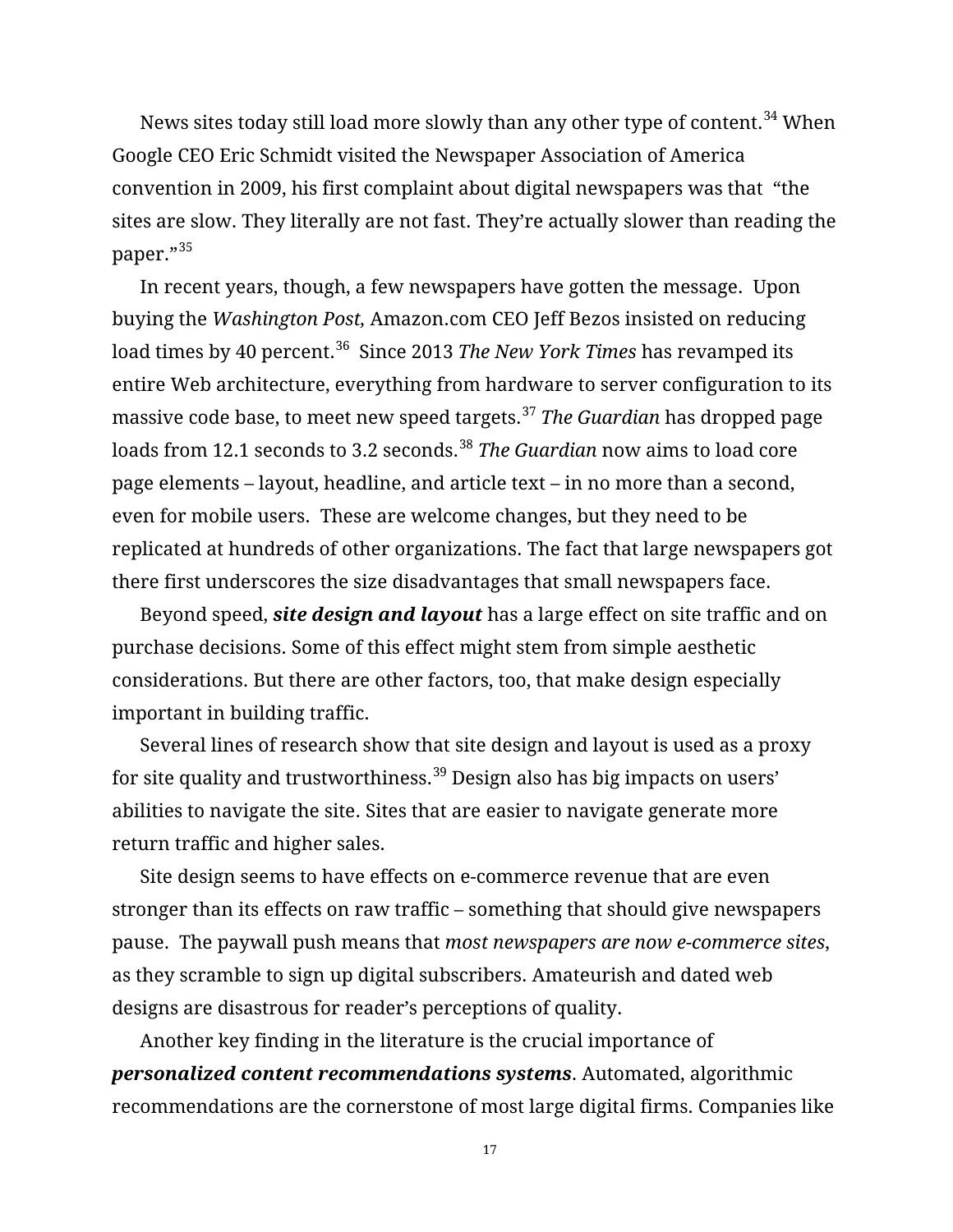Amazon and Netflix depend on content recommendation systems for a large portion of their revenue, and an even bigger chunk of their profits.<sup>[40](#page-36-0)</sup>

Lists of "most popular" or "most emailed" articles are increasingly common on news and media websites, and they can raise traffic numbers if given a prominent spot on the page. But a large body of research shows that recommendation systems can do much better. Google News' personalized news recommendation system increased traffic on its homepage dramatically.<sup>[41](#page-36-1)</sup> Similarly, when *Fortune* tested a content recommendation system page views spiked by 30 percent. $42$ 

To be sure, recommendation systems are challenging to get right. Newspapers have limited staff expertise in these areas, and they often have trouble paying for the high salaries this specialized knowledge commands. But recommendation systems deserve more investment: few technical changes can provide such a big boost to news traffic.

Technical issues like site speed and content recommendation are both important, and underappreciated. But building local news audiences depends not just on site features, but on creating more and more compelling digital content. Here, too, the results are clear: sites with *more content, more frequently updated*, are much better at building traffic. Large news volume is a necessary, though not sufficient, condition for strong audience growth.

It is impossible to build audience with a mostly static site. By definition static sites provide no reason to come back. As one executive at *The Atlantic* remarked to the author, "if a user returns to your site, and finds that nothing has changed, you have just taught them to come back less frequently."

The importance of fresh content is at the heart of recent discussion of so-called "hamster wheel journalism." The evolutionary pressure for more content more often has led to enormous focus on immediacy, and breakneck production of short news articles.[43](#page-36-3) In a widely-discussed *Columbia Journalism Review* article Dean Starkman decried these trends:

The Hamster Wheel isn't speed; it's motion for motion's sake. The Hamster Wheel is volume without thought. It is news panic, a lack of discipline, an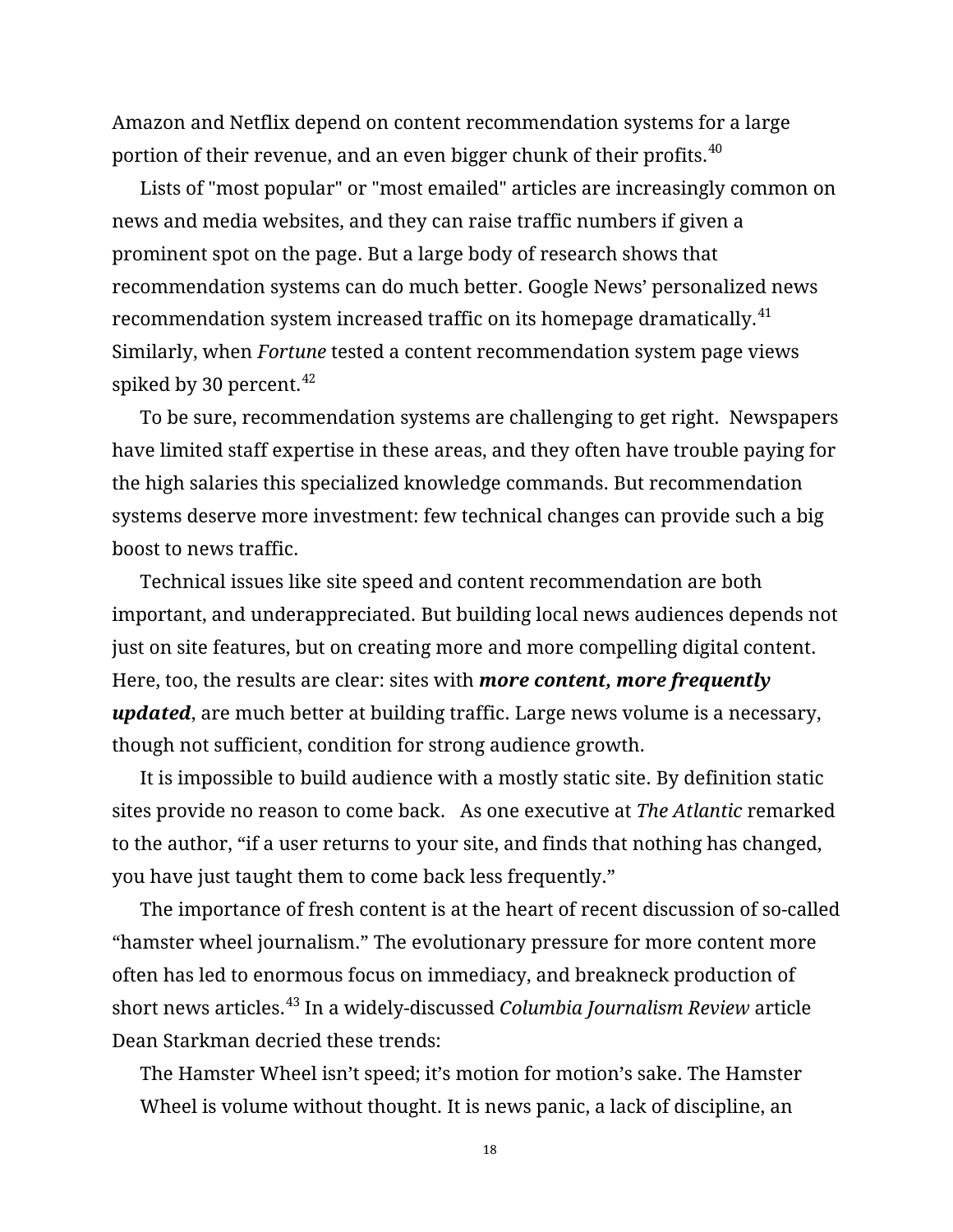inability to say no. It is copy produced to meet arbitrary productivity metrics.<sup>[44](#page-36-4)</sup>

Certainly Starkman is right that these tactics sometimes challenge traditional news values (more on that below). But these approaches are not just "mindless volume"; rather, they are the considered outcome of much research on what builds readership. The reason these techniques have taken over is that the news organizations that adopted them have grown faster than their competitors.

All else equal, news organizations generate more traffic with lots of little stories, rather than fewer medium-sized ones. Data from Chartbeat shows less than 10 percent of users scroll down to the end of a typical news article – most users, in fact, scroll only to the halfway point.<sup>[45](#page-36-5)</sup> This suggests that reporters often spend lots of time writing words that barely get read. Increasingly these findings are shaping newsroom policies. On May 6, 2014, both the Associate Press and Reuters (apparently coincidentally) issued separate memos asking reporters to keep most news stories under 500 words. $46$  In addition to saving reporters' and editors' time, the AP's memo decried a "sea of bloated mid-level copy," declaring that "our digital customers know readers do not have the attention span for most long stories and are in fact turned off when they are too long."<sup>[47](#page-36-7)</sup>

To be clear, research *does not* suggest that newspaper sites can maximize their traffic by eliminating all of their long articles. Research on recommender systems, among other lines of evidence, suggests that the best solution for most newspapers is *diversity* in article content and format, including article length.<sup>[48](#page-36-8)</sup> Longer feature articles dominate the "most read" lists at most digital newspapers. But local newspaper sites cannot build up a consistent daily audience just with lengthy features. A constant stream of short pieces is the first step to ensuring site stickiness.

Newspapers can also make significant gains by even just better utilizing the content they already produce. In particular, *headline testing and improved lede-writing* can result in substantial jumps of traffic.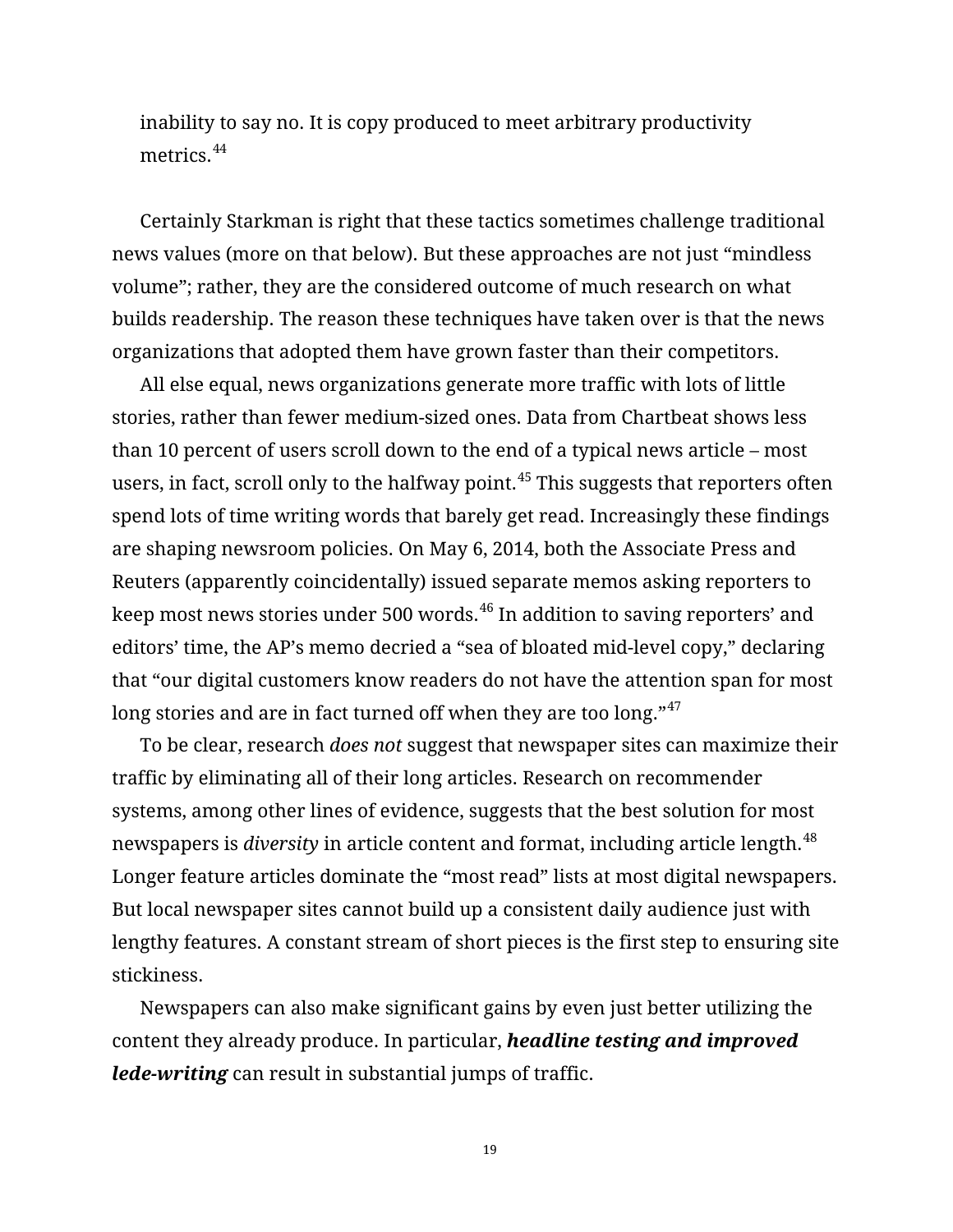One of the most striking differences between successful online media startups like Upworthy, Buzzfeed or the Huffington Post is just how much time their editors spend writing headlines. Upworthy, a site that often promotes news and public affairs content, requires its staff to write 25 headlines for every story. Interviews with Buzzfeed staff emphasize the same point: a majority of writers' time is spent writing the headline and the lede, even for stories with original reporting. Practices at the Huffington Post are similar.

Headline testing comes with perils for newspapers. Going too far down the clickbait path, with catchy headlines that misrepresent the article, can diminish the newspaper's brand and squander readers' trust. Still, the headline is by far the most read part of the article, and the greatest opportunity to alter reader behavior. Again and again, online aggregators have taken other organizations' reporting and garnered a tsunami of traffic by adding an A/B tested headline and a quantifiably catchier lede.

Recent shifts in news organizations have suggested greater investment in this area, and a growing acknowledgement of the importance of headlines. Among other recent investments of the Bezos era, the *Washington Post* has created a new team of 16 people focused on rewriting headlines to boost traffic.<sup>[49](#page-36-9)</sup> Headline writing is not an either/or choice between the tepid titles of many newspapers, and Upworthy-style "you won't believe what happened next" headlines. Newspapers can write more compelling headlines while still respecting their values and their brand identity.

In the same vein, *optimizing news sites for social media* can also boost readership. Many news sites find that Facebook is their single largest source of traffic, with sites like Buzzfeed and Huffington Post high-end outliers. Moreover, referral data often underestimates the role of Facebook: much of so-called "dark social" traffic has turned out to be mobile Facebook users, though sources like Chartbeat have recently gotten better at correctly attributing the traffic source. $^{\rm 50}$  $^{\rm 50}$  $^{\rm 50}$ Capturing even a trickle from the Facebook firehose can produce wild traffic spikes.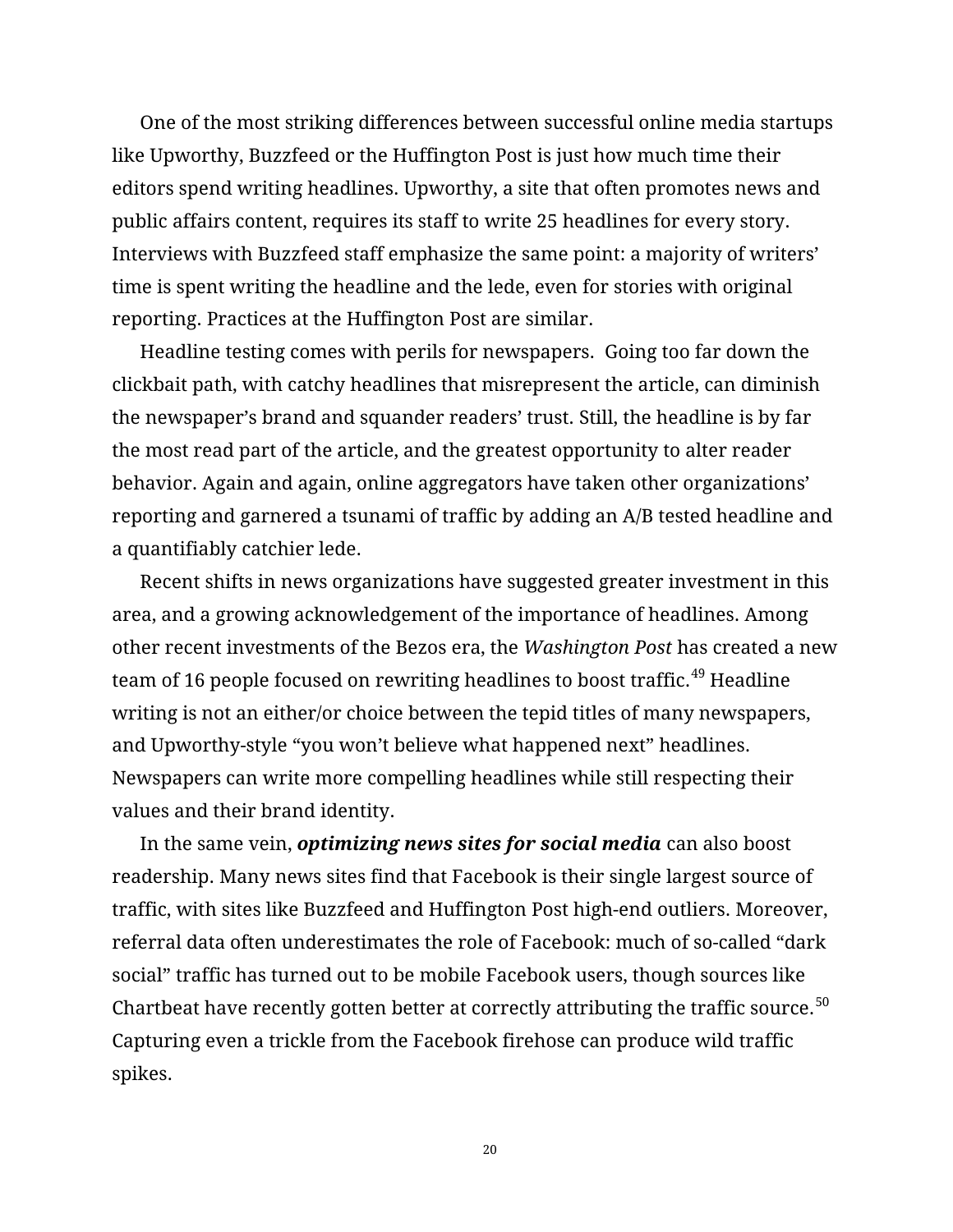Optimizing for social media is about more than adding "like" and "tweet" buttons to the website, or requiring reporters to tweet, or even Facebook-friendly headline testing like the sort above. Most mid-size and larger local papers now have at least one person focused on social media, which is a start. But the features of a good social media story need to be considered at every part of the news process, from story pitch to final publication. Increasingly, digital news sites have deployed dedicated social media teams to coordinate this process, and push a set of promising stories in the hope that they will go viral. With the Huffington Post, for example, different sections and "verticals" are required to pitch stories to the social media team several times a day.

Facebook-referred traffic is actually even *more* biased towards large, national news outlets than Web traffic as a whole. Newspapers need not (and should not) turn their sites wholly over to social content, but they do need a consistent stream of suitable articles. Even modest improvements would have an outsize impact on closing the gap between local papers and national outlets.

To be sure, there are limits to the gains social media can provide. Facebook visitors are mostly flybys, looking at a single page and spending less than a minute.<sup>[51](#page-36-11)</sup> Facebook users are difficult to keep for that second or third page view, let alone convert to paid subscribers. News organizations overly dependent on Facebook visitors are quietly ceding a great deal of control.

Moreover, even substantial investments in social media can evaporate without notice when Facebook or Twitter changes their rules. One prominent example is the *Washington Post*'s Social Reader. The app is promised to "share what you read with your friends," and it added recently read articles to subscribers' news feeds. Social Reader's developers got substantial technical help and encouragement from Facebook's own staff in building the app, and at its height the app had more than 17 million users. Yet in late spring 2012, without any warning, Facebook redesigned its site and altered its algorithms. Traffic plummeted almost overnight. By December 2012, the *Post* had killed the app. *The Guardian's* similar social reader app, also created with help from Facebook*,*  suffered the same fate.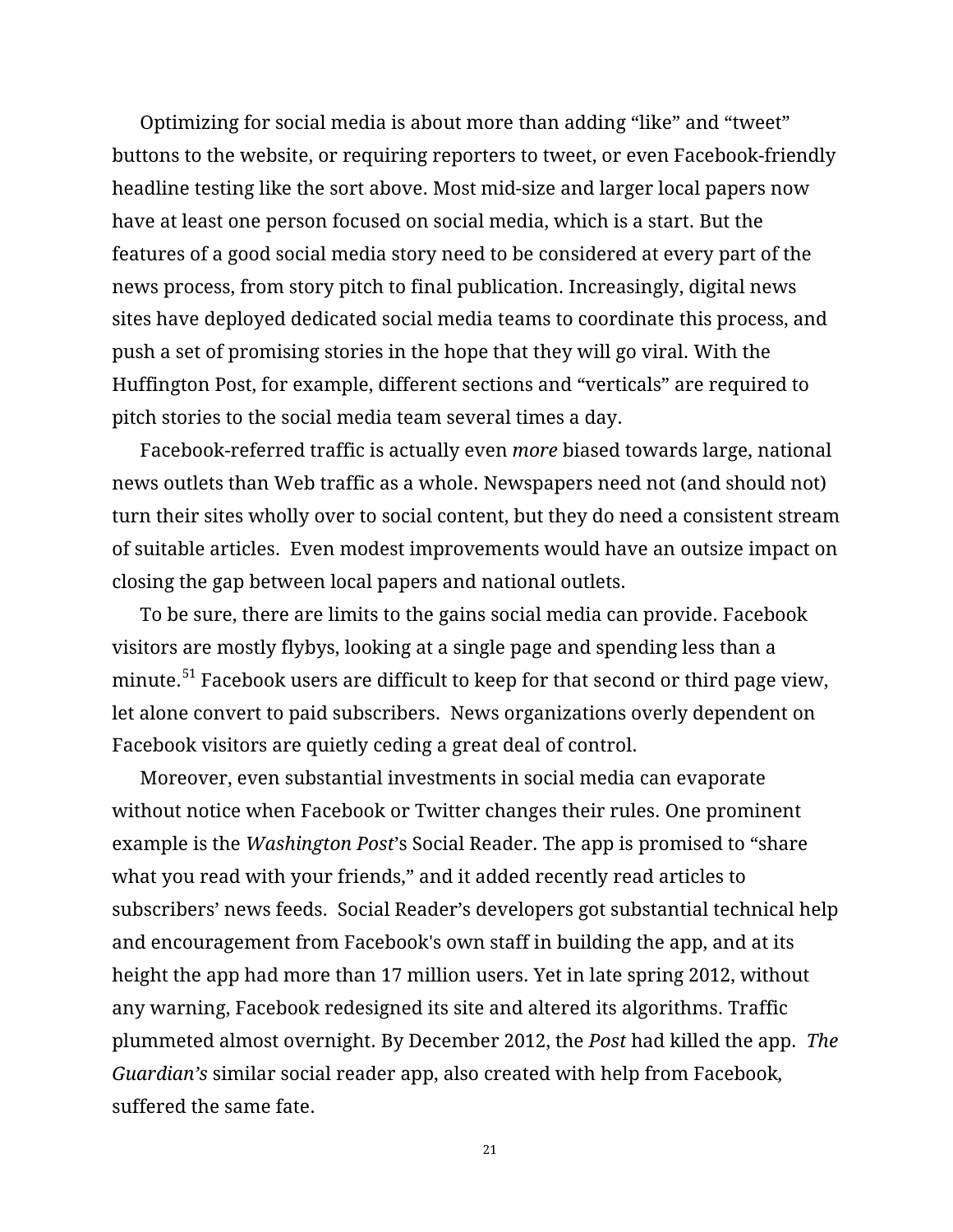Lastly, *multimedia content* attracts more traffic than plain-vanilla text articles. This includes interactive elements and graphics, which have long been associated with high levels of reader engagement. $^{52}$  $^{52}$  $^{52}$  But video content and even simple slide shows typically outperform text alone. Some digital news sites already aggressively exploit this finding. Huffington Post and Buzzfeed, for example, have both invested heavily in slideshows (HuffPo) and scrollable image galleries (Buzzfeed). The Huffington Post is so committed to the strategy that, as of this writing, it requires that slideshows accompany most of its articles.

In this regard newspapers are missing an easy layup. Reporters in the print paper are strongly limited in the number of photos they can publish, but there are no such limits online. Digital newspaper articles are often text-only, when they would earn more time and attention from users with a handful of photos or even a gallery.

Yet for content that requires higher levels of investment, this finding is more equivocal. The *New York Times'* story "Snowfall," about a deadly Washington state avalanche, is an oft-cited example of how digital news organizations can tell stories in new and sometimes dazzling ways. But "Snowfall" required enormous investment of journalist resources. It took John Branch six months to report the story, plus the work of a photographer, a researcher, three video people, and an 11-person (!) graphics and design team. Because the *Times'* content management system could not support the story's rich content, the entire page format had to be built from scratch. Some of this functionality might eventually be built into the newspaper's standard digital platform, making future projects easier. Still, the bottom line remains: multimedia content might generate more traffic, but it also requires more resources to produce. For many pieces of rich content the opportunity cost is simply too high.

#### **The Infrastructure of Growth**

The tactics discussed above are not a comprehensive list of everything newspapers could do to grow their digital audience, but they are a start. The median local newspaper could be improved in every single one of these areas. If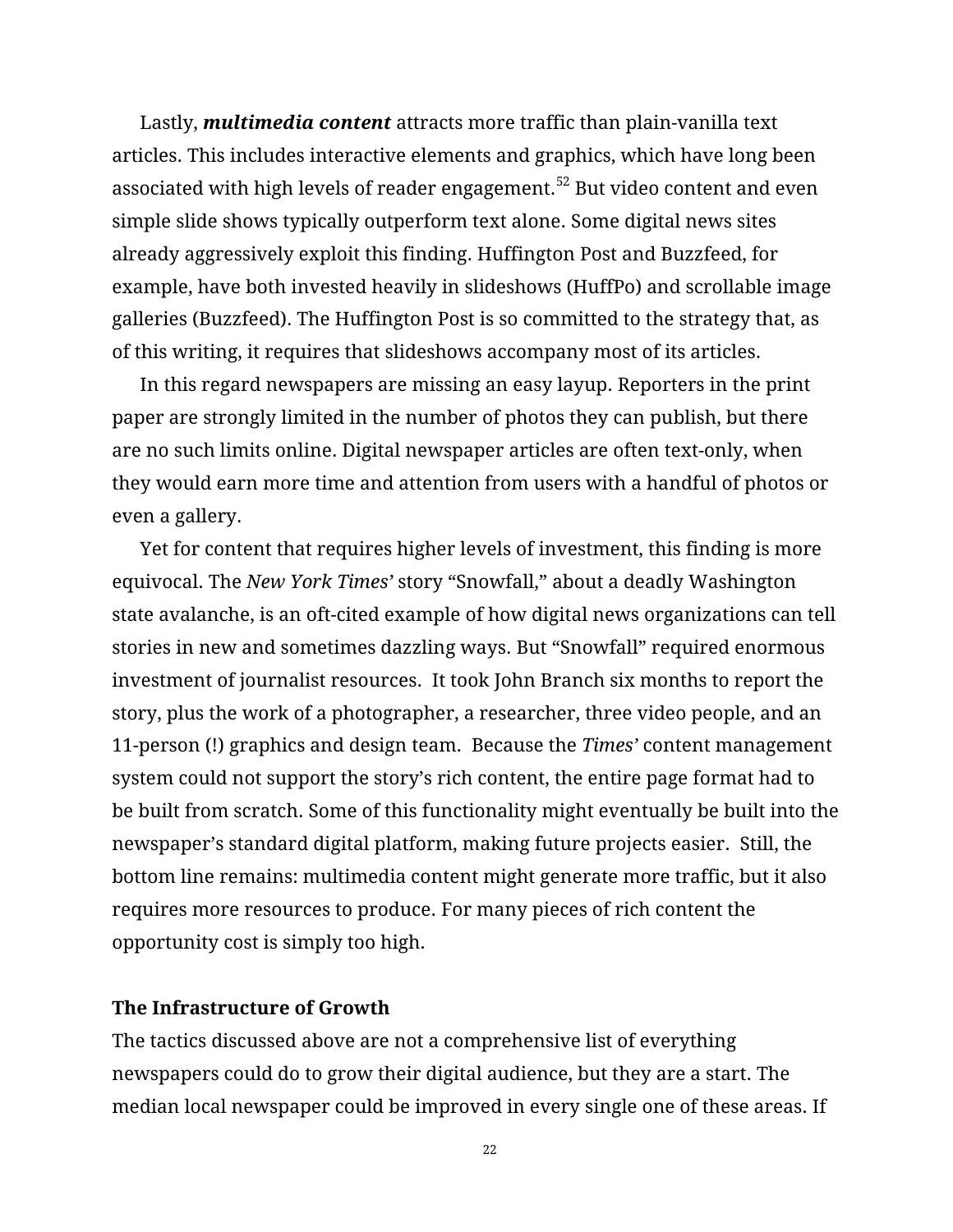money were no object, the prescription would be simple: do everything, and do it now.

Of course, for newspapers money *is exactly* the issue, and everything-at-once is not a viable strategy. Newspapers need to think marginally, to identify the changes that provide the most stickiness for the least additional cost.

Some strategies are so important that they should be implemented immediately. For any editors reading this: If your site is slow, you are bleeding traffic day after day after day. If your site does not work seamlessly on mobile or tablet devices, drop everything and fix it. If your homepage does not have at least some visible new content every hour, you are throwing away traffic. Fix these problems first.

Beyond these easy gains, though, the problems of increasing stickiness get harder and the trade-offs trickier. For these more difficult questions testing is crucial. Newspapers have to perform live experiments on their websites, in order to learn what they need to know. There is no substitute for data.

Online field experiments are the single most important strategy that has allowed today's web giants to get big in the first place. Google researchers report that they "evaluate almost every change that potentially affects what our users experience."[53](#page-36-13) Increasingly sites have moved beyond testing just two variants of a Web page, as A/B testing implies, to multivariate testing (MVT) in which many variables are tested simultaneously. Ron Kohavi, formerly of Amazon and now head of experiments at Microsoft, credits online experiments with adding hundreds of millions of dollars to Microsoft's bottom line.<sup>[54](#page-37-0)</sup> Less appreciated but just as important, similar sums were saved by catching damaging features before they went live. Large firms such as Google, Microsoft, and Facebook have more than a thousand experiments running at any given time.

Though A/B testing began to be employed at sites like Amazon.com and Yahoo in the 1990s, most newspapers still lack the infrastructure or expertise to perform online experiments. First, newspapers must reliably track individual users, both over time and across devices. This is not trivial. If users cannot be reliably separated into treatment and control groups no experiment can work. Newsroom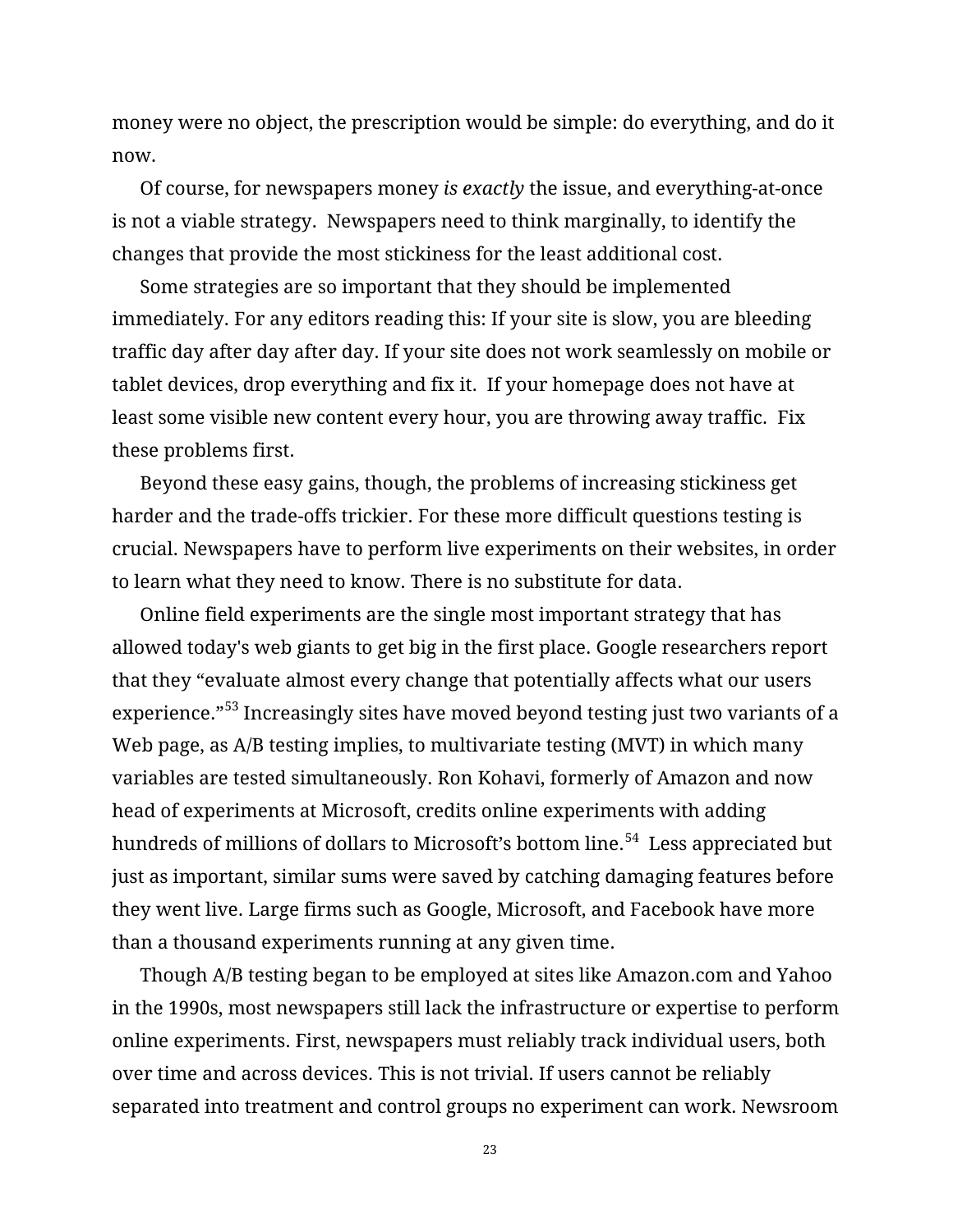subscriptions to services like Omniture and Chartbeat are one way to solve the problem of tracking users.

Second, newspapers need to be able to serve altered versions of their webpages. Most newspapers currently do not have this ability – but this should be easy to fix. Cloud computing platforms such as Amazon Web Services or Google App Engine/Compute Engine are easy to use and astonishingly cheap – though of course newspapers need to make sure that load times and responsiveness are equal across different servers. Many vendors now provide A/B testing as a service with just a few extra lines of code on the target webpage. New open source multivariate testing platforms, such as Facebook's recentlyreleased PlanOut, $^{\rm 55}$  $^{\rm 55}$  $^{\rm 55}$  are even more sophisticated, and cost nothing other than developers' time.

Increasingly, then, newspapers have no excuse not to perform online experiments. Many news organizations are already doing substantial online testing. Large online-only news outlets, news divisions that are part of larger digital firms (e.g. Yahoo!), and a few prestige news brands have invested heavily in measurement. Yet even amongst this group there remains too little understanding of what exactly news sites should be optimizing for. This uncertainty can also be seen in missives about the journalism crisis, which are filled with vague, contentless calls for "innovation." Newspapers have been told to "experiment, experiment, experiment" without specifying what hypotheses these experiments are supposed to test. $^{\rm 56}$  $^{\rm 56}$  $^{\rm 56}$ 

Often discussions of A/B testing in the newsroom have dealt with the total traffic gained or lost. But this reflects old-media thinking, the notion that audiences are mostly stable, and that any changes to the site bring a nearimmediate boost or drop to that total. To be most effective, A/B testing has to begin from the understanding that web traffic is dynamic. Newspapers are looking not for changes in their total traffic, but rather changes in their *growth rate*. Positive changes that make people more likely to come back, or more likely to view that extra article, compound over months and years. Tests need to run for weeks, or even a couple of months, in order to accurately gauge their impact.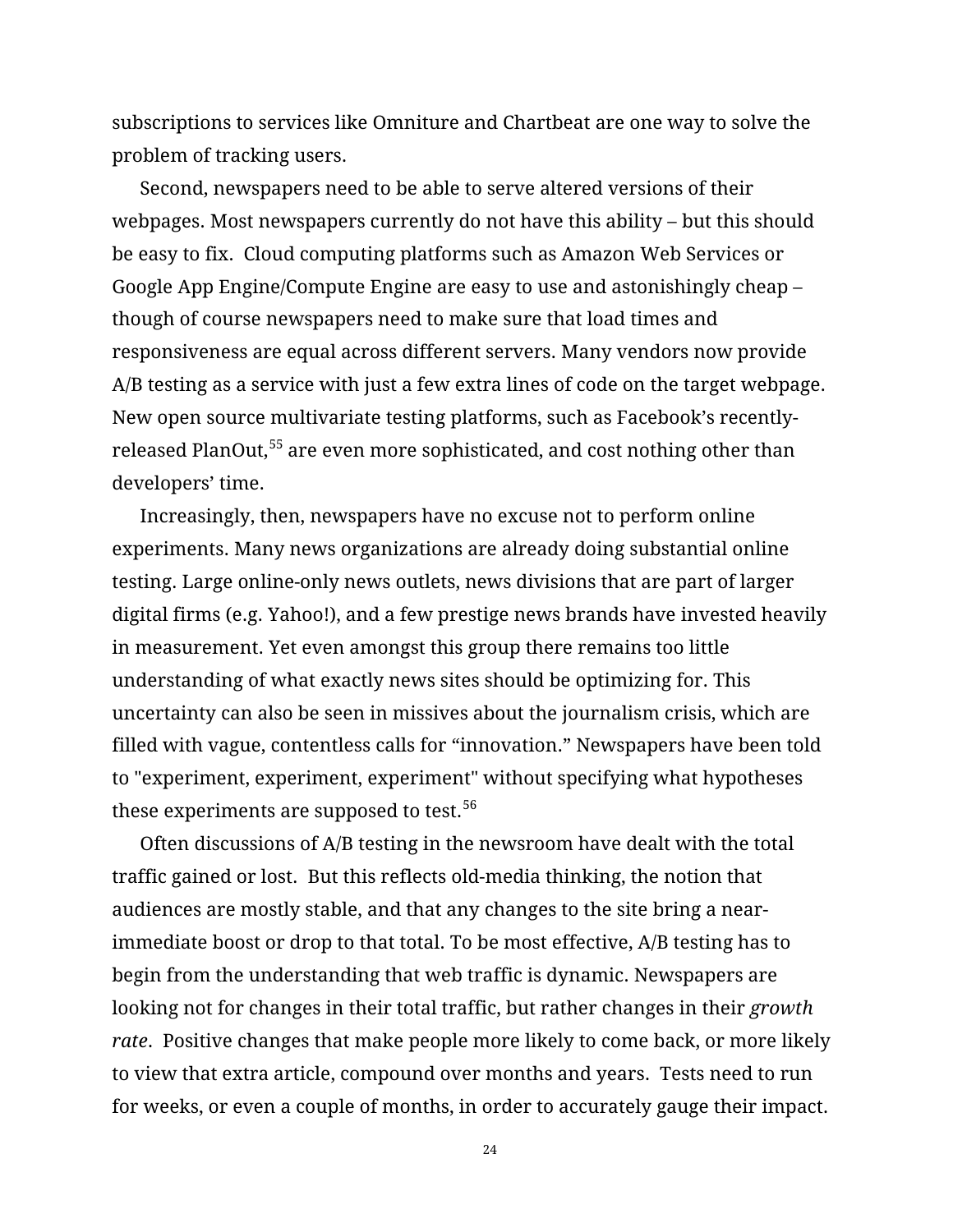Moreover, A/B testing makes it all too easy to optimize for the wrong thing. Consider the case of one large national newspaper, which embarked on a program to test headlines. To their surprise, they found that headlines chosen for maximum clicks actually *lowered* total news traffic. Dramatic headlines attracted a larger fly-by social media audience, but turned off those readers most inclined to visit the second or third article once they were on the paper's homepage. This example emphasizes, again, the need to focus on robust metrics that are harder to game and less likely to lead analysts astray.

#### **Costs**

Testing may be crucial, but it tells us only half of what we want to know. Just as important is measuring the costs of pro-stickiness tactics. The good news is that, with the growth of cloud computing, there is no need for newspapers to spend tens of thousands of dollars on new hardware – though newspapers must spend money to hire new staff, especially technical staff. But the question of costs goes beyond new financial outlays, and requires deeper thinking about the altered economics of newspapers. Staff time, even more than money, is the most crucial scarce resource for news organizations.

A large fraction of newspapers' budgets go to fixed costs, such as rent and capital equipment. As one editor-in-chief remarked to the author, "I don't know the [total] cost of anything." Yet investing in growth, fortunately, does not require accounting for total costs. Like stickiness itself, the price of growth strategies needs to be calculated on the margin: *How much extra* will it cost to hire a blogger, or a new Web analytics specialist? What is the additional development cost to make the site faster, or the extra expense to put a Twitter crawl on the front page?

The biggest line item is the hiring of new technical staff, especially software engineers, Web designers, and analysts with statistics training. In the author's conversations with newspaper executives, several complained about the difficulty in attracting and retaining programmers and other technical staff. When pressed, though, this difficulty turns out not to be mysterious.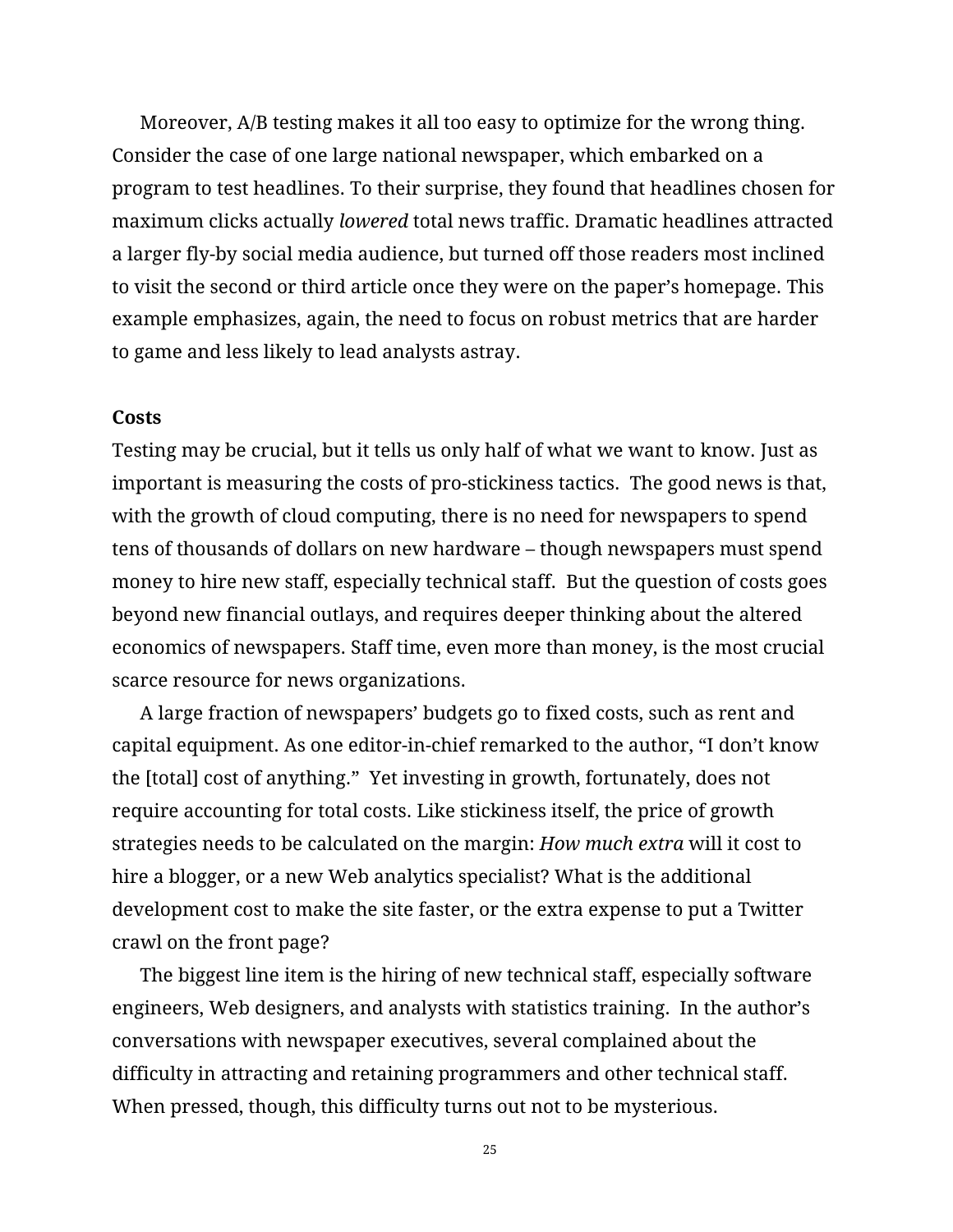The software engineers that newspapers need – those experienced with Webscale technologies in a live production environment – can command six-figure salaries at tech firms, plus bonuses, stock options, and other forms of compensation. Not only can the best programmers earn more elsewhere, the working environment at newspapers is often unattractive to technical staff. Software engineers want to work at companies that employ a cadre of peers, and that view their work as core to the organization's mission – not at firms where their coworkers ask them to fix the printer.

All of these barriers could be overcome if news organizations committed to spend what it takes. Newspapers need to get over their sticker shock, pay market rate salaries to programmers and analysts, and fix the workplace issues that make retention of digital staff difficult. Newspapers understand that other technical investments, such as printing presses, are mission critical. If the presses do not work, the paper does not reach its readers. But lack of digital staff has the same effect: without smart design and constant testing the paper loses most of its digital audience. *Technical staffers are just as much a distribution cost as printing presses,* and just as mandatory.

Spending more in-house on technology staff can also help newspapers change their broken site development models. Many newspapers practice Web development through punctuated equilibrium. Site templates will be static for years, until the site is embarrassing enough to demand a refresh, and an outside firm is hired to undertake a redesign. The resulting update might be pretty, or it might not, but the key design decisions are rarely informed by a deep understanding of how traffic flows through the site. Internal staffers are best positioned to understand traffic flow, and to make the key design decisions. Without in-house technical expertise it is hard to get good results from outside contractors, because no one in the organization can adequately oversee the quality of the work.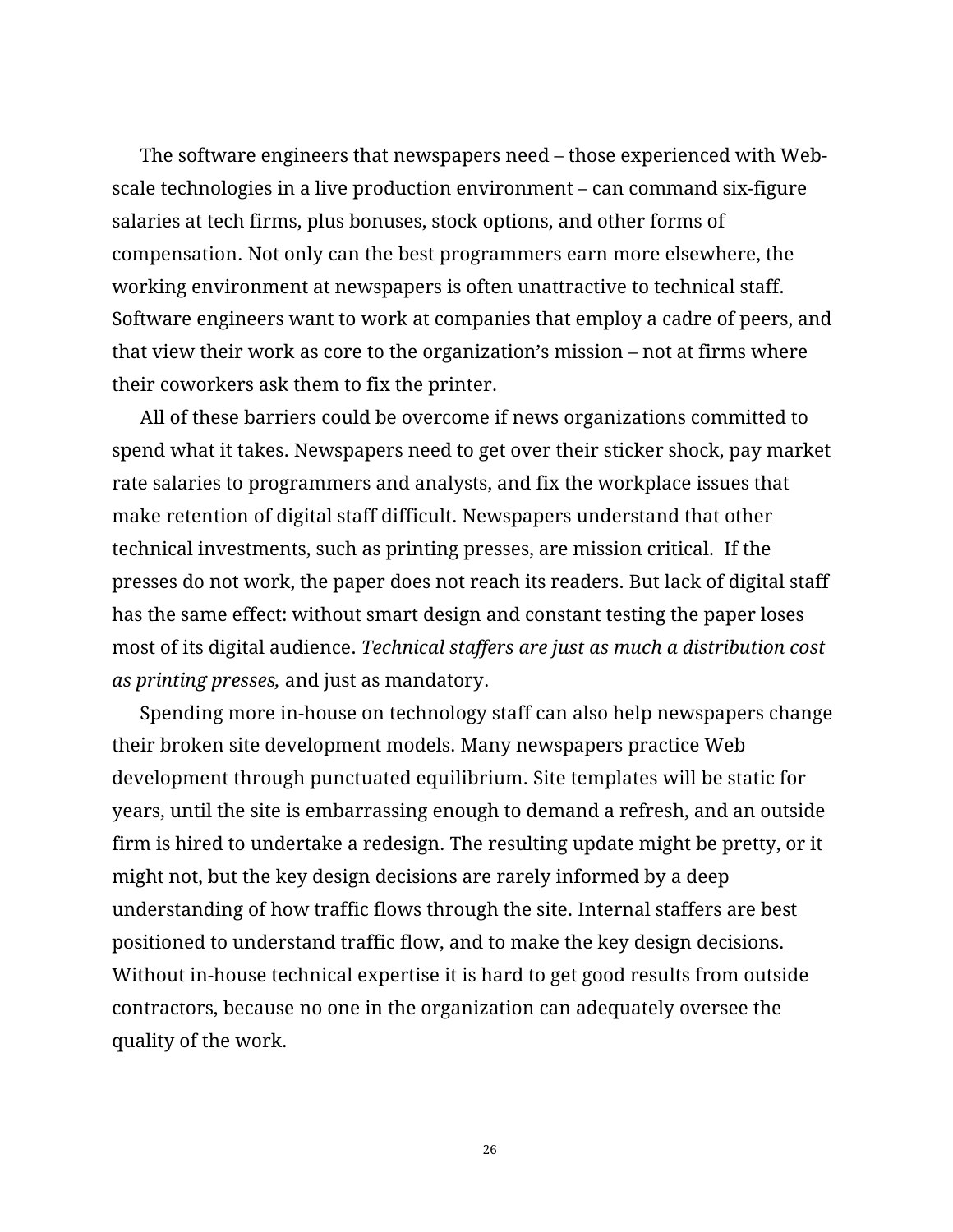Moreover, even if an outside firm does a good job, they usually leave the job half-finished. The experience of Google, Yahoo!, and other digital firms shows that optimizing a Web design often has a bigger impact than the initial shift to a new layout. The launch of a site design needs to be followed by many rounds of testing and tweaking, squeezing every ounce of additional stickiness out of the new site template. Design contracts often do not allow for this crucial final stage of the process, and many newspapers lack the expertise to carry out this work themselves.

Chain newspapers can suffer from similar problems, even when they do not hire outside firms. In theory, multi-newspaper firms should enjoy economies of scale in Web design and analytics. Instead, though, newspaper companies often produce one-size-fits-none websites, in which all of the chain's newspapers are shoehorned into a single Web template. Any design element needed by *one* of the firm's newspapers is imposed on *all* of them. The result is cluttered, ugly, and difficult to navigate – far from the clean, streamlined, even elegant designs that successful sites have gravitated toward.

On the content production side, as well as the technical side, most newspapers need to make hires and shift staff to new roles. Most local newspapers still do not have any high-volume bloggers, or a clear social media strategy. (Many have hired a social media editor, but that alone does not a strategy make.) Few local newspapers feature constantly updated content on their front page. Almost none have formal programs to identify and foster key digital skills among their existing reporters and editors. With the right metrics, for example, newsroom contests to pick the best-performing headlines can identify top performers and help newsroom staff as a whole improve their skills.

Even many newspapers that talk a good game about digital have their institutional incentives backward. Hundreds of newspapers fill their digital journalism jobs with their cheapest staffers, often even interns. But the data show that these jobs are among the most critical for building readership. This is the equivalent of an NFL team spending tens of millions on its receivers and offensive line, while using an undrafted free agent at quarterback. Salaries and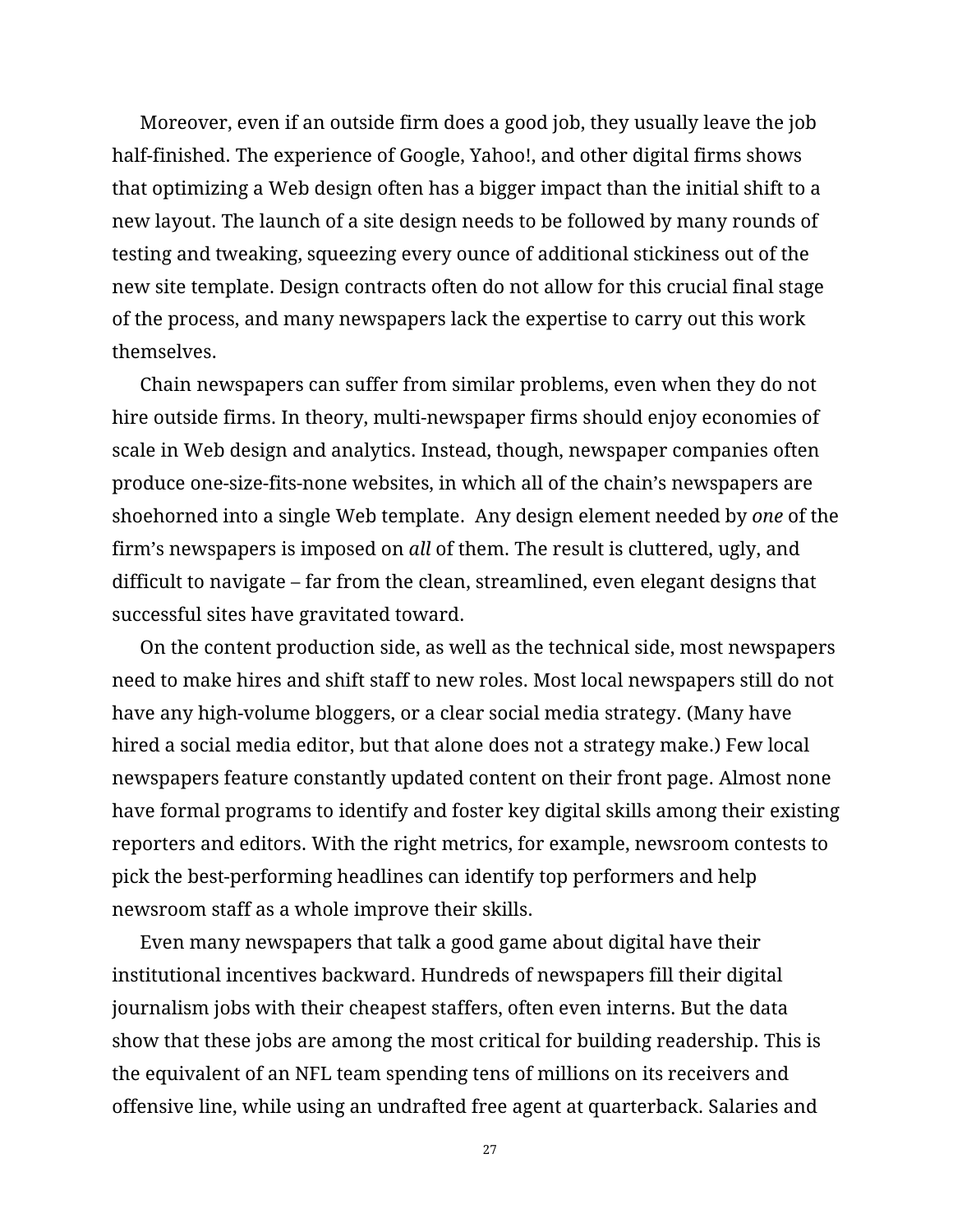non-tangible rewards both have to shift, so that the best staffers – not just the newest or youngest or cheapest – are the ones filling high-impact roles.

It would be nice to think that newspapers could adopt growth-driven strategies just by picking up a few strategic hires. In reality, most local newspapers will need to make this shift through a combination of key hires, shifting existing staff, and – if revenue declines continue – layoffs. For the last category, understanding which staff to lay off is crucial.

Some digital journalists succeed by producing the hard news and showcase reporting that is core to the organization's mission – stories that have an outsize influence on the paper's brand regardless of their raw readership. Other digital journalists generate high readership among the paper's core audience, the heavy readers who visit habitually and are the best candidates for digital subscriptions. Still other journalists reach a broad but shallow audience, bringing in a few pageviews each from a wide cross-section of the community.

A few digital journalists rank highly in two or even three of the categories above. Most succeed at just one. And many digital journalists, unfortunately, rank poorly compared to their colleagues on all three metrics. These journalists produce little hard news, while attracting neither broad nor deep readership. They contribute neither home runs, nor a regular drumbeat of base hits.

These are the cases where a change has to be made, and the problem diagnosed and fixed. Poor editorial supervision and story assignment is a common culprit. Better social media support, stronger headlines, and more photos can broaden a reporter's readership. But if the problem persists, the journalist or responsible editor needs to be reassigned – and if that does not work, he or she needs to be let go.

Hiring new staff can be expensive, and laying off current staff painful – but neither of these are the largest cost of retooling for digital growth. The biggest price by far comes from opportunity cost: reassigning staff to new roles, reporting some stories instead of others, trading off a half-dozen short articles for a single long feature, investing in some site features while other potential improvements are neglected. Growing digital audiences requires the willingness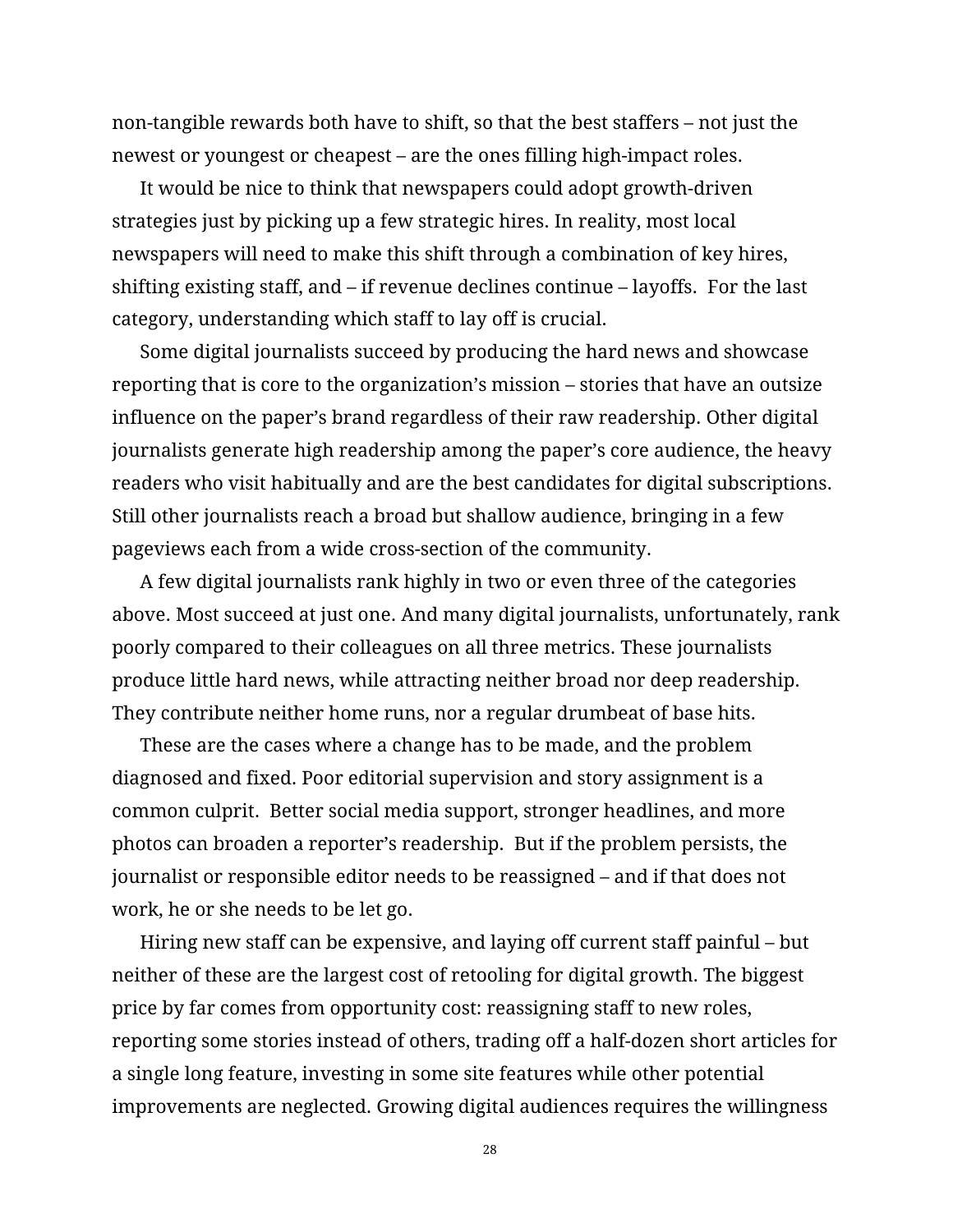to forgo much of what newspapers are already doing. Some of these changes will inevitably be unpopular, both within the newsroom and among some in the current newspaper audience. But testing gives us the best assurance possible that these sacrifices will be worth it.

#### **Cooperation**

A/B testing is indispensable, but it is expensive in terms of staffing and newsroom resources. One strategy to defray these costs is broader industry-wide cooperation.

Online testing is particularly challenging for smaller organizations. Per reader, experiments are more costly with a smaller audience. The *Times* or the *Guardian* can spread the costs of testing infrastructure and analytics staff across many hundreds of thousands of readers, while a midsized metro daily cannot. Even worse, the math of testing itself creates a challenge. Big firms like Google and Yahoo have been able to test thousands upon thousands of potential improvements. Often these changes are small or seemingly trivial, such as a site's color scheme, or a margin's width in pixels. Yet the aggregate effect of this testing is profound. Nearly every element of their Web pages, every piece of their user experience, has been tested and optimized.

Newspapers, especially smaller-circulation newspapers, will never be able to detect such tiny effects. Web traffic is highly variable. Some of this variation in traffic is systematic, such as higher traffic on weekdays versus weekends, or a boost in traffic surrounding an election, or a particular story that goes viral. But most of these ups and downs are just random noise.

This noise means that two groups of randomly-selected readers will never show exactly the same level of traffic growth over time. The treatment group will always be at least a little higher or lower than the control group. The challenge is to discern whether the gap between treatment and control is a genuine treatment effect or just the result of chance. Big sites like Google and Yahoo can be confident that even very small gaps between treatment and control represent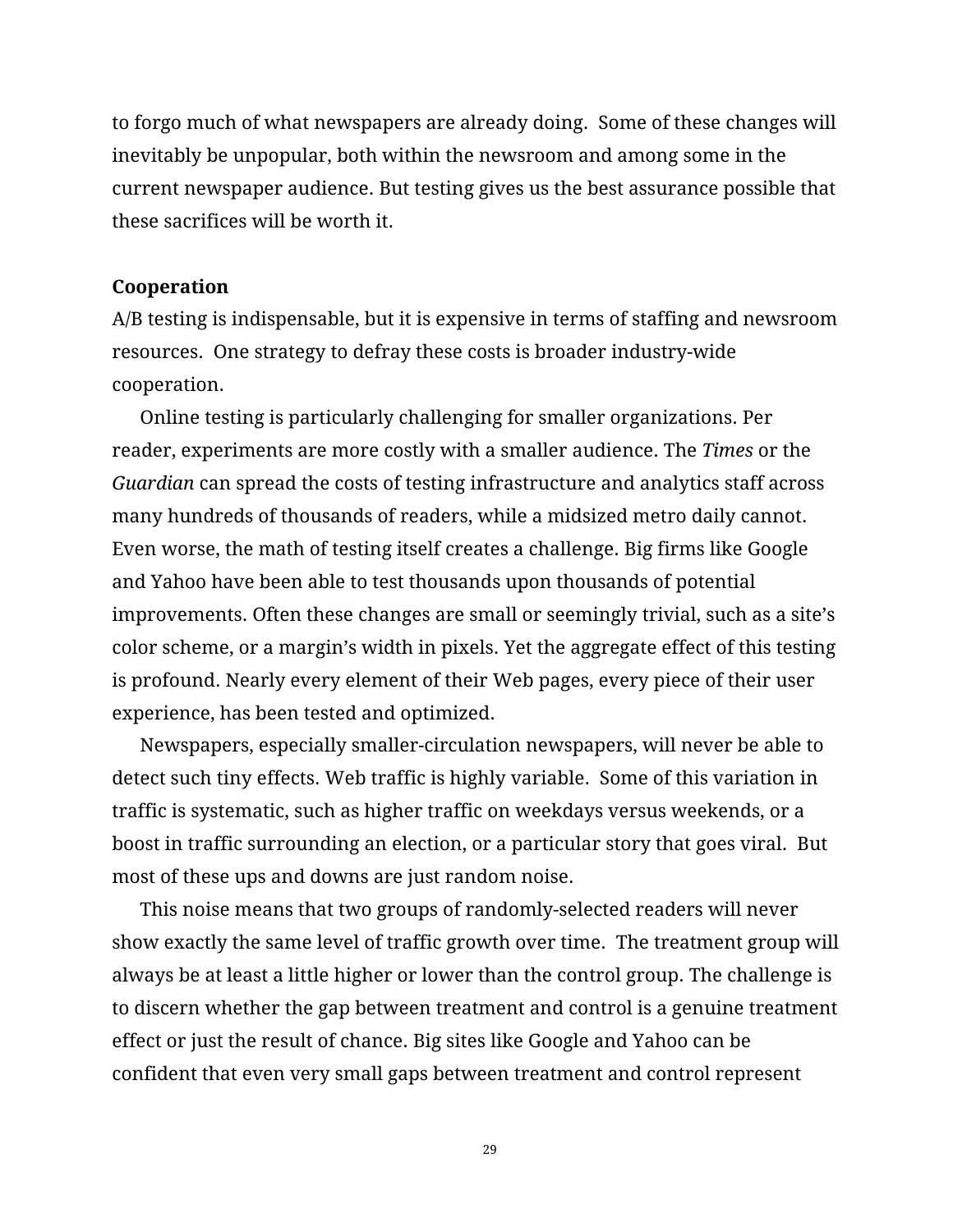real differences. If Google and Yahoo have 10,000 times more traffic than a typical midsized newspaper, they can detect effects roughly 100 times smaller.

Because of the statistical challenges of detecting small effects, and limited analytic resources, newspapers need to join forces, sharing research and expertise with other news organizations. The advantages of cooperation are many. Newspapers can pursue a far broader research agenda and limit redundant effort. Analytics expertise is one of the scarcest resources in journalism, and sharing allows those skills to be leveraged highly. Joint work provides greater statistical power – especially important with smaller audiences and long testing windows – and it ensures that important results replicate.

Of course, much informal sharing already takes place. Ideas and research are shared on Twitter and blogs, at industry conferences, through email, and in oneon-one conversations. Newspapers such as the *New York Times* and the *Guardian* have been laudably forthcoming about their research findings and technical platforms (see above). The American Press Institute, the Knight Foundation, and the Pew Research Center, among several other industry groups and academic centers, have fostered sharing of research across news organizations.

Still, none of this is a substitute for more organized efforts. Newspapers need a forum through which they can *outline a common research agenda*, *share results*, *receive peer feedback*, and *synthesize findings*. Failed experiments need to be highlighted, too, in order to avoid the file drawer problem. Such a research group could be organized through a professional association, such as the American Association of Newspaper Editors or the Online News Association. Alternatively, foundations could provide the organizing role.

In many industries firms are understandably reluctant to share core business information, or to collaborate in building common infrastructure. But newspapers are in an unusual situation. Newspapers rarely compete directly with each other. The *Seattle Times* is not a rival to the *Tampa Bay Times*, though both are now facing off against sites like CNN.com and Yahoo and Buzzfeed. Moreover, as reporters and editors themselves loudly declare, journalism is not just another business. Journalism's commitment to openness is part of what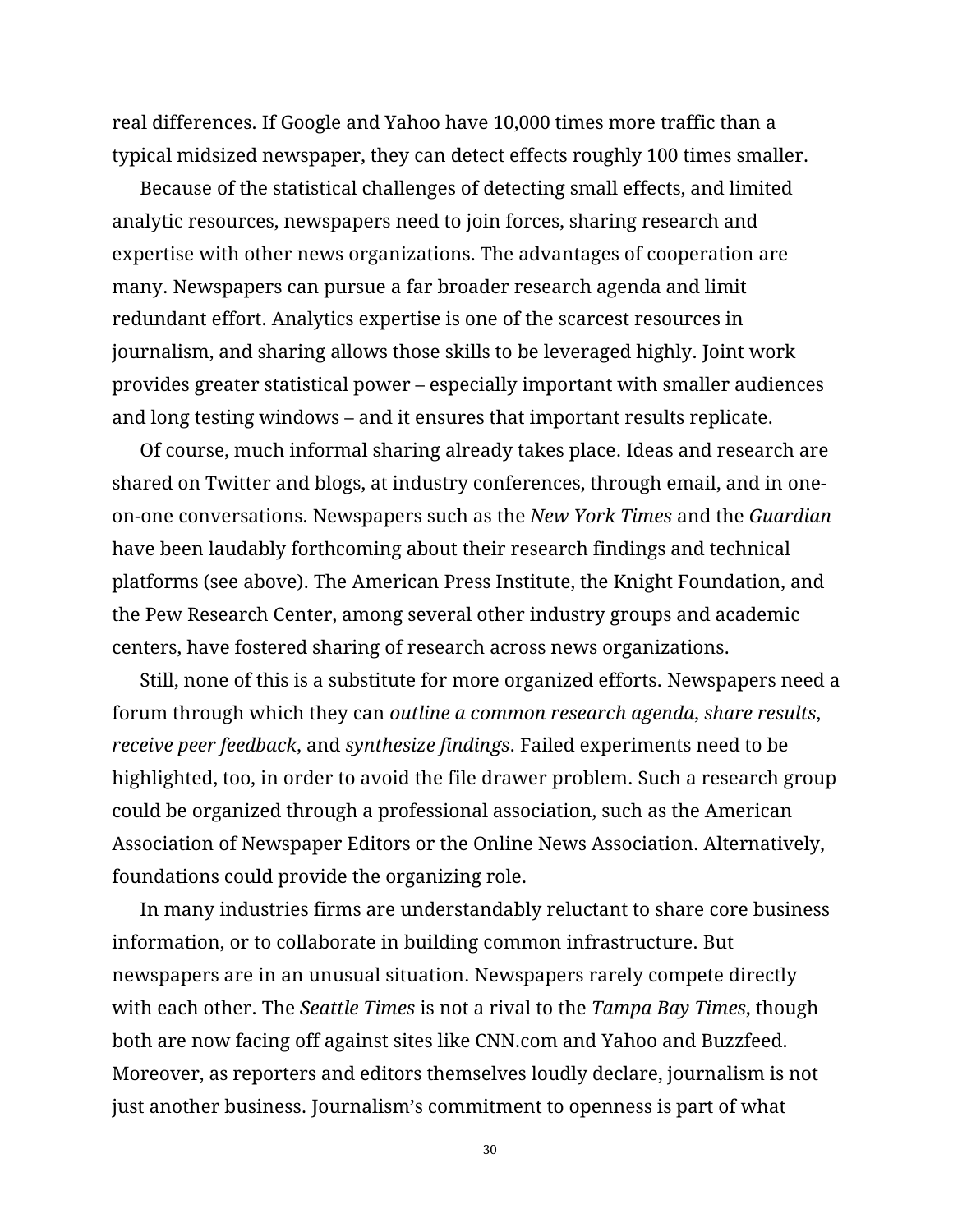makes it worth saving. Harnessing that public-spirited ethos, and being willing to share with their peers, is essential if newspapers are to adapt to the digital age.

### **Conclusion**

The plight of newspapers is far worse than many journalists and editors realize. Local newspapers' digital audiences are simply too small to be sustainable as print ad revenue continues to shrink. No matter which strategy newspapers pursue, from paywalls to nonprofit journalism to doubling-down on tablets, digital audience growth is essential.

It is unclear how large the paying audience for digital local news can ever be. Ironically, though, the fact that newspaper websites *as websites* have long been terrible is one reason for optimism. Longstanding errors provide an opportunity for rapid improvements.

Doing better requires newspapers to think differently about Web traffic. Newspapers need to invest heavily in measurement and online experiments. Just as important, they need to rethink what they are optimizing for: not raw traffic, but audience growth. Small gains in stickiness can compound enormously over time.

The strategy outlined in this paper is unabashedly data-driven, which may be cause for suspicion. Some argue that a myopic focus on metrics has already damaged journalism, that pageview-chasing has betrayed journalism's core values and alienated loyal readers. A renewed focus on metrics might be seen as an excuse to turn newspapers into a thousand local editions of Buzzfeed, complete with curiosity gap headlines and puppy slideshows and "Which local official are you"? quizzes.

These complaints about measurement, though, have the issue backwards. Journalists portray themselves as indispensable public servants: as Kovach and Rosenstiel aptly put it, "the primary purpose of journalism is to provide citizens with the information they need to be free and self-governing."<sup>[57](#page-37-3)</sup> But audience numbers are so shockingly low that newspapers are clearly failing in their civic role.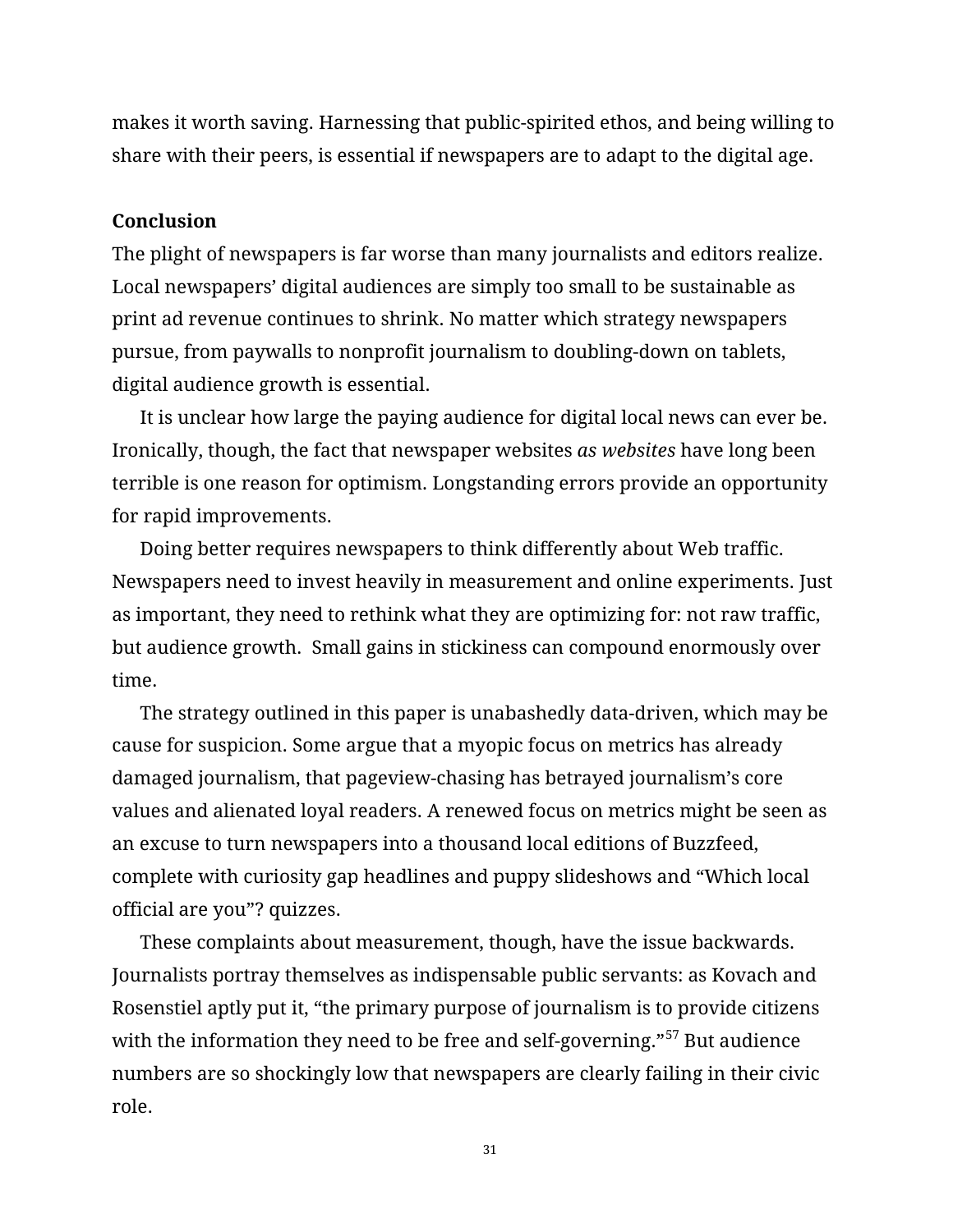The silver lining is that journalists have a new toolkit with which to diagnose and mend the problem. Big scientific leaps have often followed improvements in measurement, as when Newton's laws followed the invention of the telescope. Journalism today is at such a juncture. Journalists no longer have to rely on the so-called "imagined audience" or faulty conventional wisdom. For the first time, individual journalists can directly measure the readership their stories receive. With practice, the hope is that journalists can distill broader lessons about how to attract readers to the stories that really matter.

Maximizing the wrong metrics can be disastrous, as examples above show. But metrics can also be used to enlarge the audience for hard news, if newspapers are willing to put in the effort. Nearly every story characteristic can be tested: which headlines keep readers, which framing is most compelling, even which specific paragraphs chase away readers. As newspapers look beyond crude measures such as pageviews, and instead focus on deeper metrics such as reader attention and compounded audience growth, they can narrow the gap between expediency and their ideals.

That is not to say that tough tradeoffs can always be avoided. But making smart compromises between commercial pressures and democratic values requires data, and most newsrooms today are still flying blind. Do those slideshows of kittens expand the hard news audience, or do they crowd out coverage of the mayor's race? How much does a section's readership suffer when a reporter goes off to pursue a month-long investigation? If we want to maximize hard news readership, should reporters spend less time reporting and more time writing decent headlines? Every newsroom needs to be asking these questions. We cannot get the ethics of digital journalism right without first getting the facts about Web traffic. Empowering editors and journalists begins by mapping out what exactly the costs and benefits are.

Of course, all of these ethical debates are moot if newspapers do not survive in a recognizable form. The decline in the economic health of local newspapers is so severe that there are no guarantees. Traffic dynamics mean newspapers are racing the clock: readers lost today get ever harder to replace tomorrow.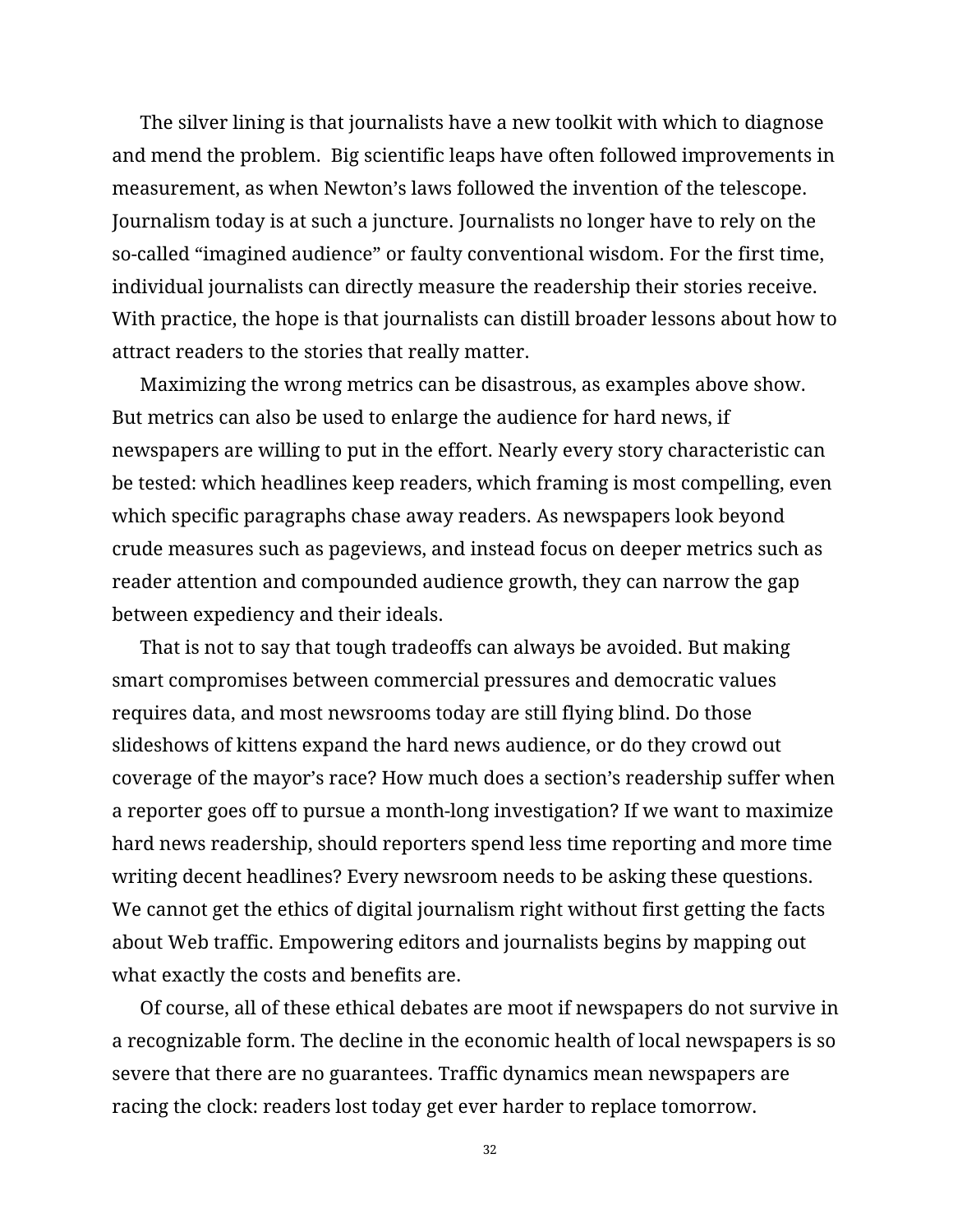Growing the digital newspaper audience is still possible – but we need to hurry.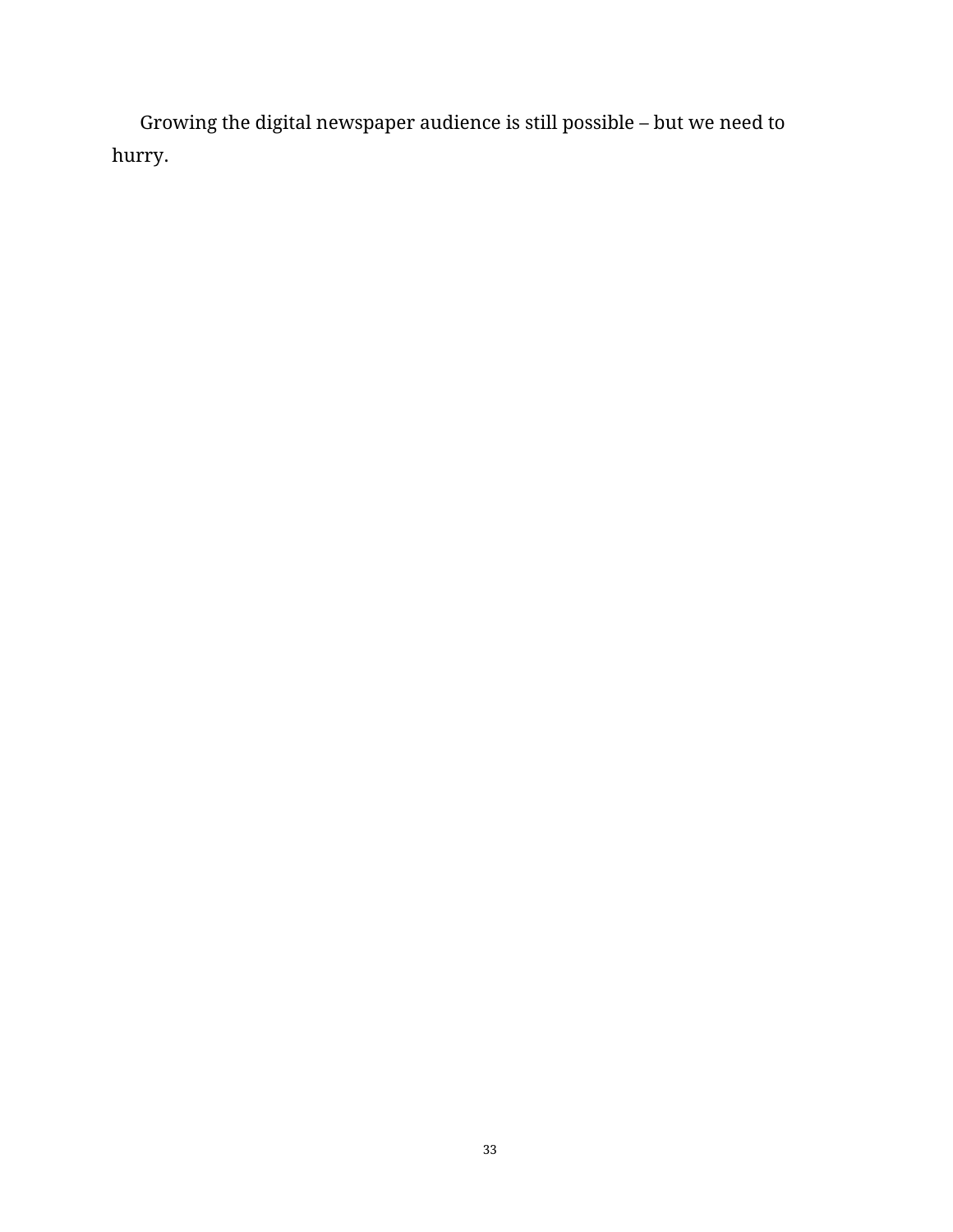# **Endnotes**

<span id="page-33-0"></span> $1$  Mayer has presented these findings in several different speeches. One example can be found here: https://www.youtube.com/watch?v=BQwAKsFmK 8. For a discussion of her 2006 Web 2.0 speech covering the same material, see Greg Linden, "Marissa Mayer at Web 2.0," November 9, 2016,

<span id="page-33-1"></span>[http://glinden.blogspot.com/2006/11/marissa-mayer-at-web-20.html.](http://glinden.blogspot.com/2006/11/marissa-mayer-at-web-20.html) [2](http://glinden.blogspot.com/2006/11/marissa-mayer-at-web-20.html) Newsroom employment from the American Society of News Editors, "2014 Census," [http://asne.org/content.asp?pl=140&sl=129&contentid=129.](http://asne.org/content.asp?pl=140&sl=129&contentid=129) Newspaper ad revenue and circulation numbers come from analysis of Newspaper Association of America and Alliance for Audited Media numbers, presented in Alan Mutter, "The Newspaper Crisis, by the Numbers," *Newsosaur*, July 2014, [http://newsosaur.blogspot.com/2014/07/the-newspaper-crisis-by-numbers.html.](http://newsosaur.blogspot.com/2014/07/the-newspaper-crisis-by-numbers.html) [3](http://newsosaur.blogspot.com/2014/07/the-newspaper-crisis-by-numbers.html) Graves, Lucas, and John Kelly with Marissa Gluck, "Confusion Online: Faulty

<span id="page-33-2"></span>Metrics and the Future of Journalism," Tow Center for Digital Journalism, 2010, [http://www.journalism.columbia.edu/system/documents/345/original/online\\_metr](http://www.journalism.columbia.edu/system/documents/345/original/online_metrics_report.pdf) [ics\\_report.pdf.](http://www.journalism.columbia.edu/system/documents/345/original/online_metrics_report.pdf)<br><sup>4</sup> Matthew Hindman, "Less of the Same: The Lack of Local News Online,"

<span id="page-33-3"></span>Federal Communication Commission, 2010,

<span id="page-33-4"></span>[https://apps.fcc.gov/edocs\\_public/attachmatch/DOC-307524A1.pdf.](https://apps.fcc.gov/edocs_public/attachmatch/DOC-307524A1.pdf) [5](https://apps.fcc.gov/edocs_public/attachmatch/DOC-307524A1.pdf) Ibid.

 $6$  Ibid.

 $^7$  Ibid.

<span id="page-33-7"></span><span id="page-33-6"></span><span id="page-33-5"></span> $8$  For examples of how advertising on the largest Web sites can be dramatically more efficient than campaigns on smaller sites, see Pandey, S., Aly, M., Bagherjeiran, A., Hatch, A., Ciccolo, P., Ratnaparkhi, A., & Zinkevich, M., "Learning to target: what works for behavioral targeting," *Proceedings of the 20th ACM International Conference on Information and Knowledge Management* (pp. 1805-1814), 2011, and Kanagal, B., Ahmed, A., Pandey, S., Josifovski, V., Garcia-Pueyo, L., & Yuan, J., "Focused matrix factorization for audience selection in display advertising," *IEEE 29th International Conference on Data Engineering (ICDE) (*pp. 386-397), 2013.

<span id="page-33-8"></span><sup>9</sup> Project for Excellence in Journalism, "State of the News Media 2013", [http://www.stateofthemedia.org/2013/digital-as-mobile-grows-rapidly-the](http://www.stateofthemedia.org/2013/digital-as-mobile-grows-rapidly-the-pressures-on-news-intensify/)[pressures-on-news-intensify/.](http://www.stateofthemedia.org/2013/digital-as-mobile-grows-rapidly-the-pressures-on-news-intensify/) Interactive Advertising Bureau, "IAB internet advertising revenue report: 2013 full year results," 2014, [http://www.iab.net/media/file/IAB\\_Internet\\_Advertising\\_Revenue\\_Report\\_FY\\_201](http://www.iab.net/media/file/IAB_Internet_Advertising_Revenue_Report_FY_2013.pdf)  $\frac{3. \text{pdf}}{10}$  $\frac{3. \text{pdf}}{10}$  $\frac{3. \text{pdf}}{10}$  Hindman, "Less of the Same," 2011.

<span id="page-33-10"></span><span id="page-33-9"></span> $11$  For example, see the Pew Journalism Project, "How News Happens: A Study of the News Ecosystem in One American City," January 11 2010, [http://www.journalism.org/2010/01/11/how-news-happens/.](http://www.journalism.org/2010/01/11/how-news-happens/) The report finds that print and (to a lesser extent) television news broke the overwhelming portion of local news stories.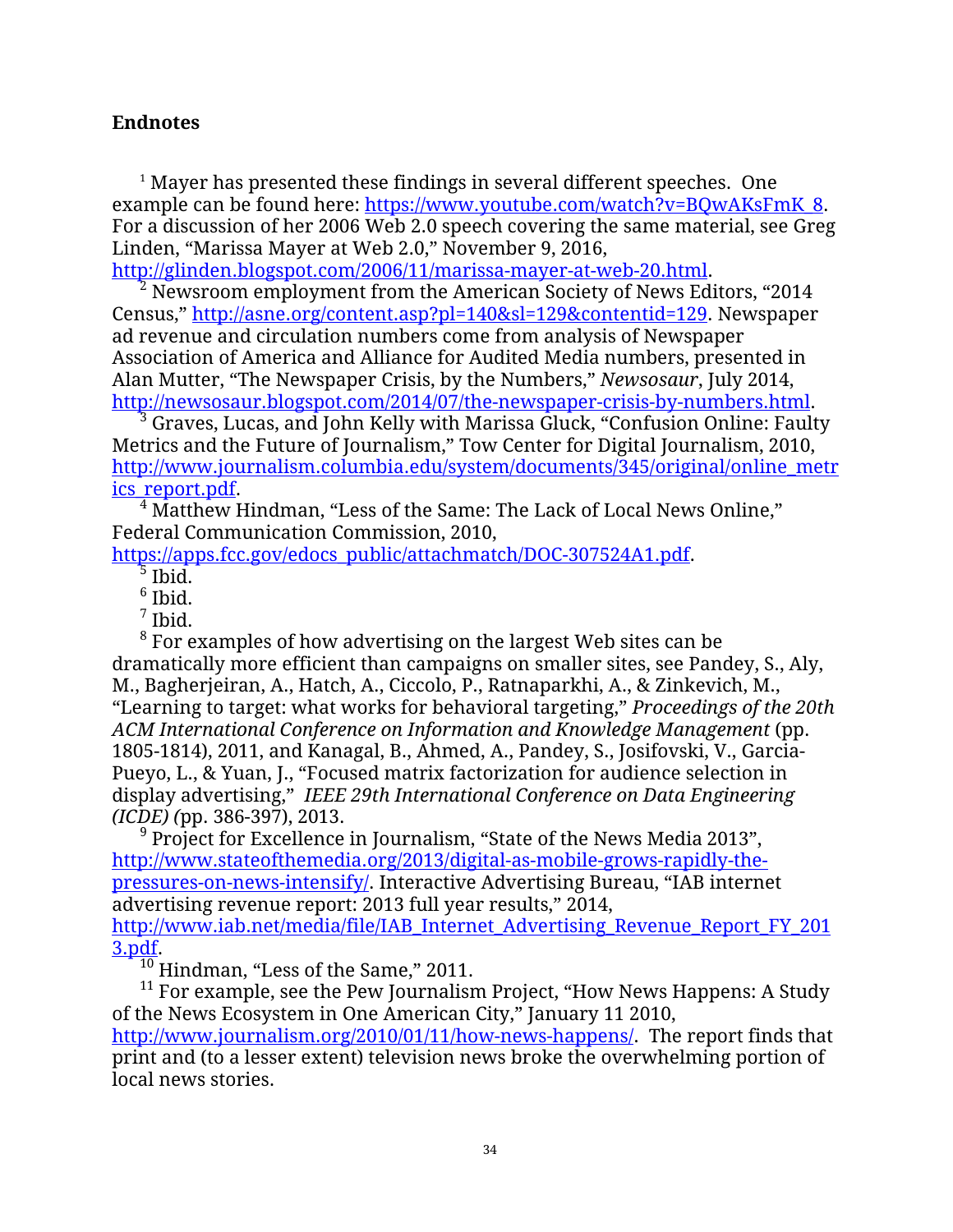<span id="page-34-0"></span><sup>12</sup> Nikki Usher, *Making News at the New York Times*, University of Michigan Press, 2014.

<span id="page-34-1"></span> $^{13}$  Nikki Usher, "Moving the Newsroom: Post-Industrial Spaces and Place," Tow Center for Digital Journalism, Columbia Journalism School, April 2014, [http://towcenter.org/wp-content/uploads/2014/04/80172\\_Tow-Center-Report-PPG-](http://towcenter.org/wp-content/uploads/2014/04/80172_Tow-Center-Report-PPG-web-5.pdf)

<span id="page-34-2"></span>[web-5.pdf.](http://towcenter.org/wp-content/uploads/2014/04/80172_Tow-Center-Report-PPG-web-5.pdf) [14](http://towcenter.org/wp-content/uploads/2014/04/80172_Tow-Center-Report-PPG-web-5.pdf) Alan Mutter, "Mission possible? Charging for Web content," Newsosaur, February 8 2009, [http://newsosaur.blogspot.com/2009/02/mission-possible-](http://newsosaur.blogspot.com/2009/02/mission-possible-charging-for-content.html)

<span id="page-34-3"></span>[charging-for-content.html.](http://newsosaur.blogspot.com/2009/02/mission-possible-charging-for-content.html) [15](http://newsosaur.blogspot.com/2009/02/mission-possible-charging-for-content.html) New York Times Company, "2013 Annual Report," [http://investors.nytco.com/files/doc\\_financials/annual/2013/2013%20Annual%20R](http://investors.nytco.com/files/doc_financials/annual/2013/2013%20Annual%20Report.pdf)

<span id="page-34-4"></span>[eport.pdf.](http://investors.nytco.com/files/doc_financials/annual/2013/2013%20Annual%20Report.pdf) <sup>16</sup> Justin Ellis, "If my newspaper puts up a metered paywall, how many people will pay? Here's some data," May 7 2014,

[http://www.niemanlab.org/2014/05/if-my-newspaper-puts-up-a-metered](http://www.niemanlab.org/2014/05/if-my-newspaper-puts-up-a-metered-paywall-how-many-people-will-pay-heres-some-data/)[paywall-how-many-people-will-pay-heres-some-data/.](http://www.niemanlab.org/2014/05/if-my-newspaper-puts-up-a-metered-paywall-how-many-people-will-pay-heres-some-data/) <sup>17</sup> See, for example, the traffic drop detailed in the New York Times Innovation

<span id="page-34-5"></span>Report,: [http://mashable.com/2014/05/16/full-new-york-times-innovation-report/;](http://mashable.com/2014/05/16/full-new-york-times-innovation-report/) which highlights both absolute decline, and slower growth relative to competitors. See also Nikki Usher, "The New York Times' Digital Limbo," *Columbia Journalism Review,* May 22 2014,

<span id="page-34-6"></span> $^{18}$  $^{18}$  $^{18}$  Erick Schonfeld, "Andreessen's Advice To Old Media: 'Burn The Boats,'" *TechCrunch,* March 6 2010, [http://techcrunch.com/2010/03/06/andreessen-media-](http://techcrunch.com/2010/03/06/andreessen-media-burn-boats/)

<span id="page-34-7"></span>[burn-boats/.](http://techcrunch.com/2010/03/06/andreessen-media-burn-boats/) [19](http://techcrunch.com/2010/03/06/andreessen-media-burn-boats/) The McClatchy Company, "2013 Annual Report," p. 3, [http://media.mcclatchy.com/smedia/2014/03/24/17/45/SYS83.So.32.pdf.](http://media.mcclatchy.com/smedia/2014/03/24/17/45/SYS83.So.32.pdf) <sup>20</sup> Jesse Holcomb and Amy Mitchell, "The Revenue Picture for American

<span id="page-34-8"></span>Journalism and How It Is Changing," State of the News Media 2014", Pew Research Center, March 26 2014, [http://www.journalism.org/2014/03/26/the](http://www.journalism.org/2014/03/26/the-revenue-picture-for-american-journalism-and-how-it-is-changing/)[revenue-picture-for-american-journalism-and-how-it-is-changing/.](http://www.journalism.org/2014/03/26/the-revenue-picture-for-american-journalism-and-how-it-is-changing/) <sup>21</sup> Robert McChesney and John Nichols, *The Death and Life of American* 

<span id="page-34-9"></span>*Journalism*, Nation Books, 2011.

<span id="page-34-10"></span> $^{22}$  Nikki Usher and Michelle D. Layser, "Quest to Save Journalism: A Legal Analysis of New Models for Newspapers from Nonprofit Tax-Exempt

<span id="page-34-11"></span>Organizations to L3Cs," *Utah Law Review*, 2010, p. 1331. <sup>23</sup> Quote from Alan Mutter "Mobile offers local media a digital do-over," *Newsosaur,* January 3 2014, [http://newsosaur.blogspot.com/2014/01/mobile-offers](http://newsosaur.blogspot.com/2014/01/mobile-offers-local-media-digital-do.html)[local-media-digital-do.html.](http://newsosaur.blogspot.com/2014/01/mobile-offers-local-media-digital-do.html) <sup>24</sup> Pew Internet and American Life Project, "Mobile Technology Fact Sheet,"

<span id="page-34-12"></span>access January 2015, [http://www.pewinternet.org/fact-sheets/mobile-technology](http://www.pewinternet.org/fact-sheets/mobile-technology-fact-sheet/)[fact-sheet/.](http://www.pewinternet.org/fact-sheets/mobile-technology-fact-sheet/)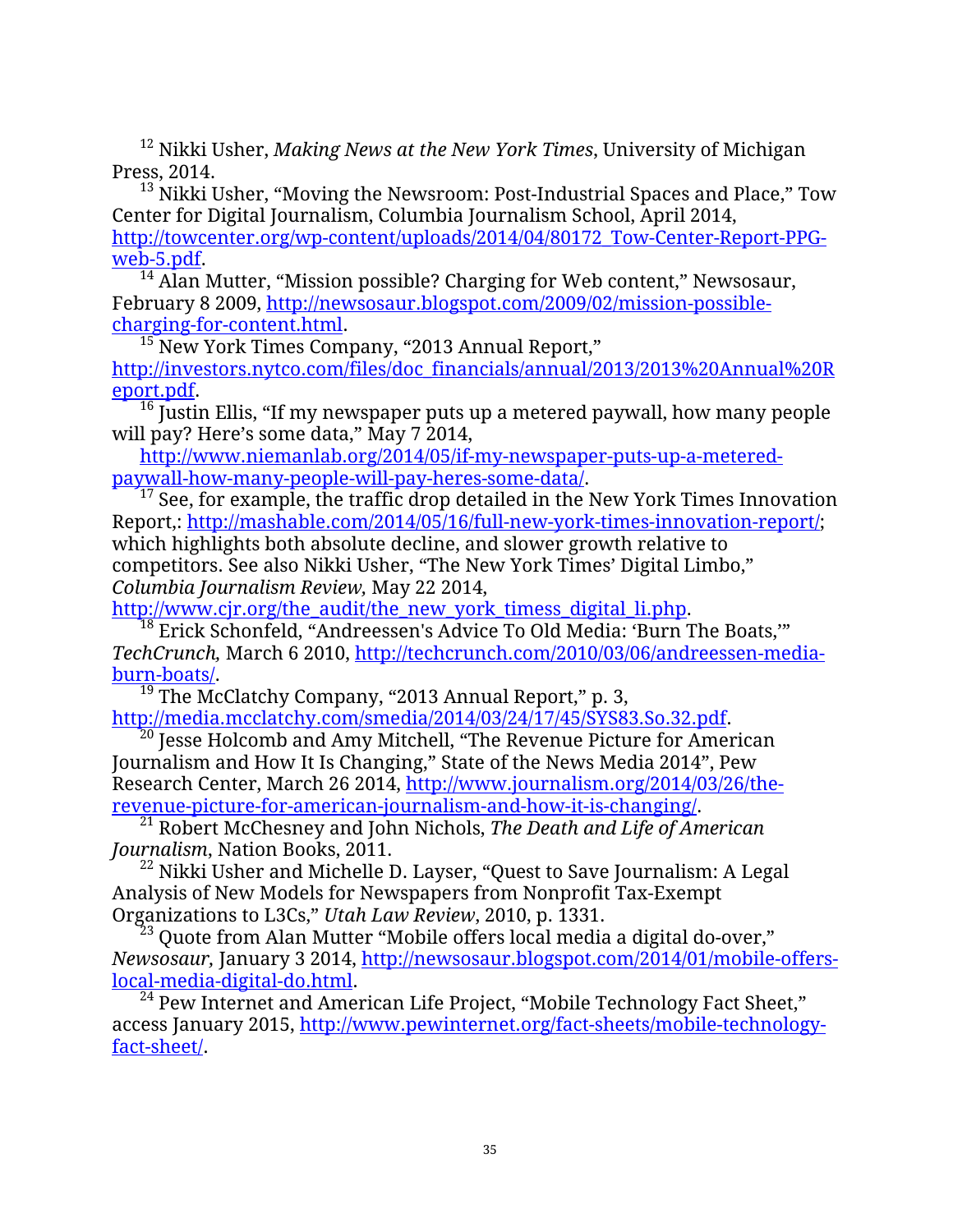<span id="page-35-0"></span> $25$  Amy Mitchell, Tom Rosenstiel, Laura Houston Santhanam, and Leah Christian, "The Future of Mobile News," October 1, 2012,

[http://www.journalism.org/2012/10/01/future-mobile-news/.](http://www.journalism.org/2012/10/01/future-mobile-news/) <sup>26</sup> Ibid.

<span id="page-35-2"></span><span id="page-35-1"></span><sup>27</sup> Nielsen, "So Many Apps, So Much Time," July 1, 2014, [http://www.nielsen.com/us/en/insights/news/2014/smartphones-so-many-apps--so](http://www.nielsen.com/us/en/insights/news/2014/smartphones-so-many-apps--so-much-time.html)[much-time.html.](http://www.nielsen.com/us/en/insights/news/2014/smartphones-so-many-apps--so-much-time.html) [28](http://www.nielsen.com/us/en/insights/news/2014/smartphones-so-many-apps--so-much-time.html) eMarketer, "Driven by Facebook and Google, Mobile Ad Market Soars 105%

<span id="page-35-3"></span>in 2013," March 19 2014, online at [http://www.emarketer.com/Article/Driven-by-](http://www.emarketer.com/Article/Driven-by-Facebook-Google-Mobile-Ad-Market-Soars-10537-2013/1010690)

[Facebook-Google-Mobile-Ad-Market-Soars-10537-2013/1010690.](http://www.emarketer.com/Article/Driven-by-Facebook-Google-Mobile-Ad-Market-Soars-10537-2013/1010690) [29](http://www.emarketer.com/Article/Driven-by-Facebook-Google-Mobile-Ad-Market-Soars-10537-2013/1010690) Jason Pontin, "Why Publishers Don't Like Apps," May 7 2012,

<span id="page-35-4"></span>[http://www.technologyreview.com/news/427785/why-publishers-dont-like-apps/.](http://www.technologyreview.com/news/427785/why-publishers-dont-like-apps/) <sup>30</sup> Mitchell, Rosenstiel, Houson, Santhanam, and Christian, "The Future of

<span id="page-35-5"></span>Mobile News," 2012.<br><sup>31</sup> Pablo Boczkowski, *News at Work*, University of Chicago Press, 2012.

<span id="page-35-8"></span><span id="page-35-7"></span><span id="page-35-6"></span><sup>32</sup> E.g., see Pontin 2012, above.<br><sup>33</sup> While there are numerous citations literature on site speed, a good place to start is the Google / Microsoft co-presentation by Eric Shurman and Jake Brutlag, "Performance Related Changes and Their User Impact," O'Reilly Velocity Conference, 2009,

[http://assets.en.oreilly.com/1/event/29/The%20User%20and%20Business%20Impa](http://assets.en.oreilly.com/1/event/29/The%20User%20and%20Business%20Impact%20of%20Server%20Delays,%20Additional%20Bytes,%20and%20HTTP%20Chunking%20in%20Web%20Search%20Presentation.pptx) [ct%20of%20Server%20Delays,%20Additional%20Bytes,%20and%20HTTP%20Chu](http://assets.en.oreilly.com/1/event/29/The%20User%20and%20Business%20Impact%20of%20Server%20Delays,%20Additional%20Bytes,%20and%20HTTP%20Chunking%20in%20Web%20Search%20Presentation.pptx) [nking%20in%20Web%20Search%20Presentation.pptx](http://assets.en.oreilly.com/1/event/29/The%20User%20and%20Business%20Impact%20of%20Server%20Delays,%20Additional%20Bytes,%20and%20HTTP%20Chunking%20in%20Web%20Search%20Presentation.pptx) <sup>34</sup> Adweek, "News Sites Top List of Slowest-Loading Websites," November 24

<span id="page-35-9"></span>2014, [http://www.adweek.com/news/technology/news-sites-top-list-slowest](http://www.adweek.com/news/technology/news-sites-top-list-slowest-loading-web-pages-161619)[loading-web-pages-161619.](http://www.adweek.com/news/technology/news-sites-top-list-slowest-loading-web-pages-161619) [35](http://www.adweek.com/news/technology/news-sites-top-list-slowest-loading-web-pages-161619) Eric Schmidt, quoted in Julie Moos, "Transcript of Google CEO Eric Schmidt's

<span id="page-35-10"></span>Q&A at NAA," *Poynter*, April 7 2009,

[http://www.poynter.org/news/mediawire/95079/transcript-of-google-ceo-eric-](http://www.poynter.org/news/mediawire/95079/transcript-of-google-ceo-eric-schmidts-qa-at-naa/)

<span id="page-35-12"></span><span id="page-35-11"></span>[schmidts-qa-at-naa/.](http://www.poynter.org/news/mediawire/95079/transcript-of-google-ceo-eric-schmidts-qa-at-naa/) [36](http://www.poynter.org/news/mediawire/95079/transcript-of-google-ceo-eric-schmidts-qa-at-naa/) Author conversations with multiple Washington Post staffers. <sup>37</sup> Eitan Konigsburg, "The Surprising Path to a Faster NYTimes.com", Velocity New York conference, September 16, 2014, [https://speakerdeck.com/nytdevs/the](https://speakerdeck.com/nytdevs/the-surprising-path-to-a-faster-nytimes-dot-com)[surprising-path-to-a-faster-nytimes-dot-com.](https://speakerdeck.com/nytdevs/the-surprising-path-to-a-faster-nytimes-dot-com) [38](https://speakerdeck.com/nytdevs/the-surprising-path-to-a-faster-nytimes-dot-com) Patrick Hammann, "Breaking News at 1000ms," TECH.insight conference,

<span id="page-35-13"></span>[https://speakerdeck.com/patrickhamann/breaking-news-at-1000ms-tech-dot-](https://speakerdeck.com/patrickhamann/breaking-news-at-1000ms-tech-dot-insight-2014)

<span id="page-35-14"></span>[insight-2014.](https://speakerdeck.com/patrickhamann/breaking-news-at-1000ms-tech-dot-insight-2014) [39](https://speakerdeck.com/patrickhamann/breaking-news-at-1000ms-tech-dot-insight-2014) See, for example, Yakov Bart, Venkatesh Shankar, Fareena Sultan, and Glen L. Urban, "Are the drivers and role of online trust the same for all web sites and consumers? A large-scale exploratory empirical study," *Journal of Marketing* 69(4): 133-152, 2002; John D. Wells, Joseph S. Valacich, and Traci J. Hess, "What Signals Are You Sending? How Website Quality Influences Perceptions of Product Quality and Purchase Intentions," Management Information Science Quarterly, 35(2): 373-396, 2011.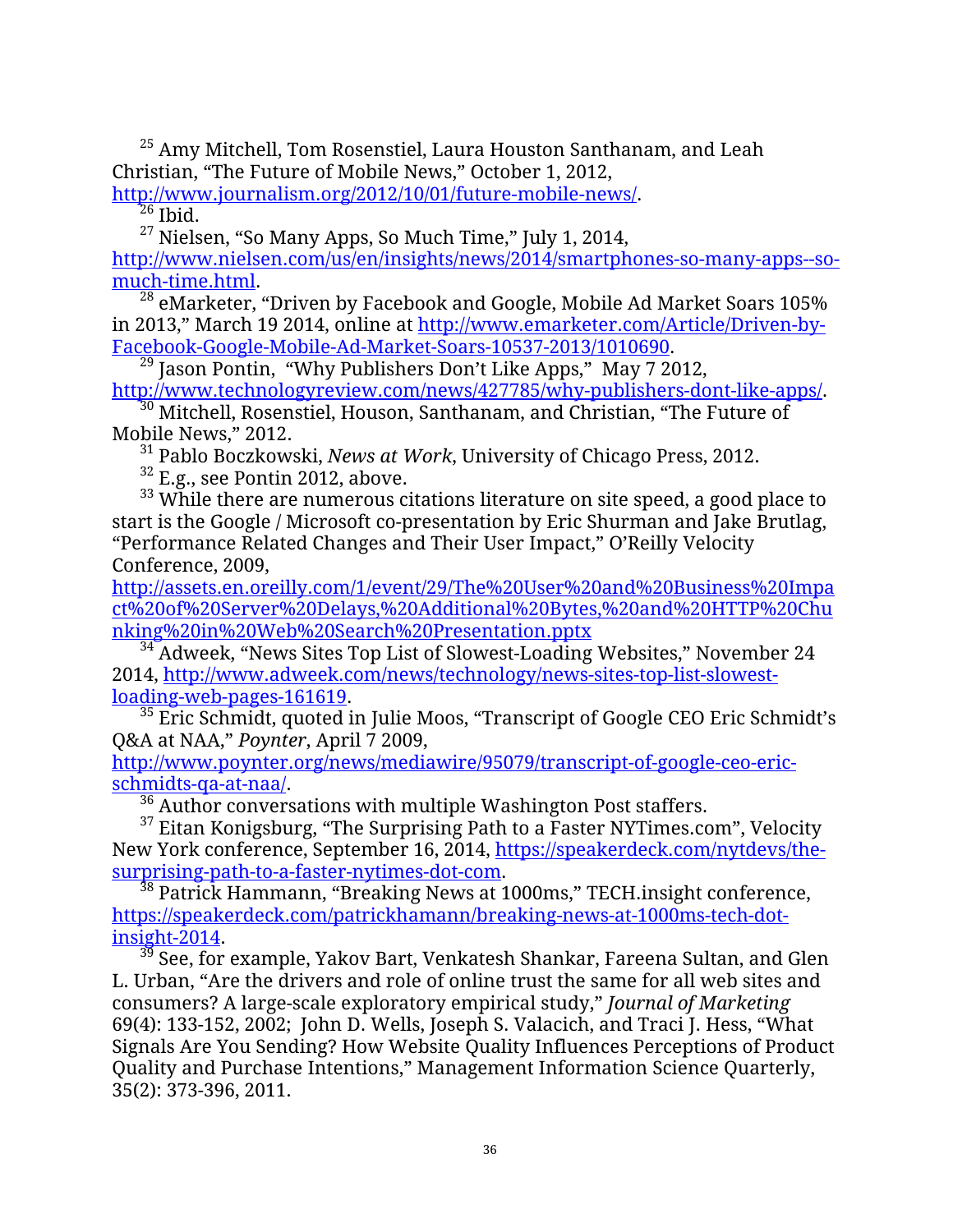<span id="page-36-0"></span><sup>40</sup> Viktor Mayer-Schoenberger and Kenneth Cukier, *Big Data*, Eamon Dolan / Houghton Mifflin Harcourt, 2013, p. 52. <sup>41</sup> Abhinandan S. Das, Mayur Datar, Ashutosh Garg, and Shyam Rajaram,

<span id="page-36-1"></span>"Google news personalization: scalable online collaborative filtering," *Proceedings of the 16th international conference on World Wide Web*, pp. 271-280, 2007; Jiahui Liu, Peter Dolan, and Elin Rønby Pedersen, "Personalized news recommendation based on click behavior," *Proceedings of the 15th international conference on Intelligent user interfaces*, pp. 31-40, 2010.

<span id="page-36-2"></span> $^{42}$  Evan Kirshenbaum, George Forman, and Michael Dugan,"A live comparison of methods for personalized article recommendation at Forbes. Com," *Machine Learning and Knowledge Discovery in Databases*, pp. 51-66, 2012.

<span id="page-36-4"></span><span id="page-36-3"></span><sup>44</sup> Dean Starkman, "The Hamster Wheel," *Columbia Journalism Review*, September 14 2010, [http://www.cjr.org/cover\\_story/the\\_hamster\\_wheel.php.](http://www.cjr.org/cover_story/the_hamster_wheel.php) See also Thomas Frank, "Bright Frenetic Mills," *Harper's*, December 2010, [http://harpers.org/archive/2010/12/bright-frenetic-mills/.](http://harpers.org/archive/2010/12/bright-frenetic-mills/) [45](http://harpers.org/archive/2010/12/bright-frenetic-mills/) Farhad Manjoo, "You Won't Finish This Article," *Slate*, June 6 2013,

<span id="page-36-5"></span>http://www.slate.com/articles/technology/technology/2013/06/how people read o [nline\\_why\\_you\\_won\\_t\\_finish\\_this\\_article.html.](http://www.slate.com/articles/technology/technology/2013/06/how_people_read_online_why_you_won_t_finish_this_article.html)<br><sup>[46](http://www.slate.com/articles/technology/technology/2013/06/how_people_read_online_why_you_won_t_finish_this_article.html)</sup> Erik Wemple, "Reuters Polices Story Length Too," May 12 2004,

<span id="page-36-6"></span>[http://www.washingtonpost.com/blogs/erik-wemple/wp/2014/05/12/reuters](http://www.washingtonpost.com/blogs/erik-wemple/wp/2014/05/12/reuters-polices-story-length-too/)[polices-story-length-too/.](http://www.washingtonpost.com/blogs/erik-wemple/wp/2014/05/12/reuters-polices-story-length-too/) [47](http://www.washingtonpost.com/blogs/erik-wemple/wp/2014/05/12/reuters-polices-story-length-too/) Erik Wemple, "Associated Press Polices Story Length," May 12 2014,

<span id="page-36-7"></span>[http://www.washingtonpost.com/blogs/erik-wemple/wp/2014/05/12/associated-](http://www.washingtonpost.com/blogs/erik-wemple/wp/2014/05/12/associated-press-polices-story-length/)

<span id="page-36-8"></span>[press-polices-story-length/.](http://www.washingtonpost.com/blogs/erik-wemple/wp/2014/05/12/associated-press-polices-story-length/) <sup>48</sup> Matthew Hindman, "Personalization and the Future of News," in Homero Gil de Zuniga, editor, *New Technologies and Civic Engagement,* Routledge, 2014; see also Xavier Amatriain and Justin Basilico, "Netflix Recommendations: Beyond the Five Stars," April 6 2012, [http://techblog.netflix.com/2012/04/netflix](http://techblog.netflix.com/2012/04/netflix-recommendations-beyond-5-stars.html)[recommendations-beyond-5-stars.html.](http://techblog.netflix.com/2012/04/netflix-recommendations-beyond-5-stars.html) [49](http://techblog.netflix.com/2012/04/netflix-recommendations-beyond-5-stars.html) Ravi Somaiya, "Washington Post Releases Free App for Kindle, in First

<span id="page-36-9"></span>Collaboration with Amazon," November 20 2014,

[http://www.nytimes.com/2014/11/20/business/media/jeff-bezos-makes-his-mark-](http://www.nytimes.com/2014/11/20/business/media/jeff-bezos-makes-his-mark-on-washington-post-with-new-kindle-app.html)

<span id="page-36-10"></span> $\frac{50}{10}$  Alexis Madrigal, "Dark Social in the Mobile App Era," *Fusion*, December 4 2014, [http://fusion.net/story/31450/dark-social-traffic-in-the-mobile-app-era/;](http://fusion.net/story/31450/dark-social-traffic-in-the-mobile-app-era/) Chartbeat, "The State of Dark Social in 2014," December 4, 2014, [http://blog.chartbeat.com/2014/12/04/dark-social-2014/.](http://blog.chartbeat.com/2014/12/04/dark-social-2014/) [51](http://blog.chartbeat.com/2014/12/04/dark-social-2014/) Amy Mitchell, Mark Jurgowitz, and Kenneth Olmstead, "Search, Social and

<span id="page-36-11"></span>Direct: Pathways to Digital News," Pew Research Center, March 13 2014,

<span id="page-36-13"></span><span id="page-36-12"></span>[http://www.journalism.org/2014/03/13/social-search-direct/.](http://www.journalism.org/2014/03/13/social-search-direct/) [52](http://www.journalism.org/2014/03/13/social-search-direct/) Usher, *Making News at the New York Times*, Chapter 5. <sup>53</sup> Diane Tang, Ashish Agarwal, Deirdre O'Brien, Mike Meyer, "Overlapping Experiment Infrastructure: More, Better, Faster Experimentation," *Proceedings of*